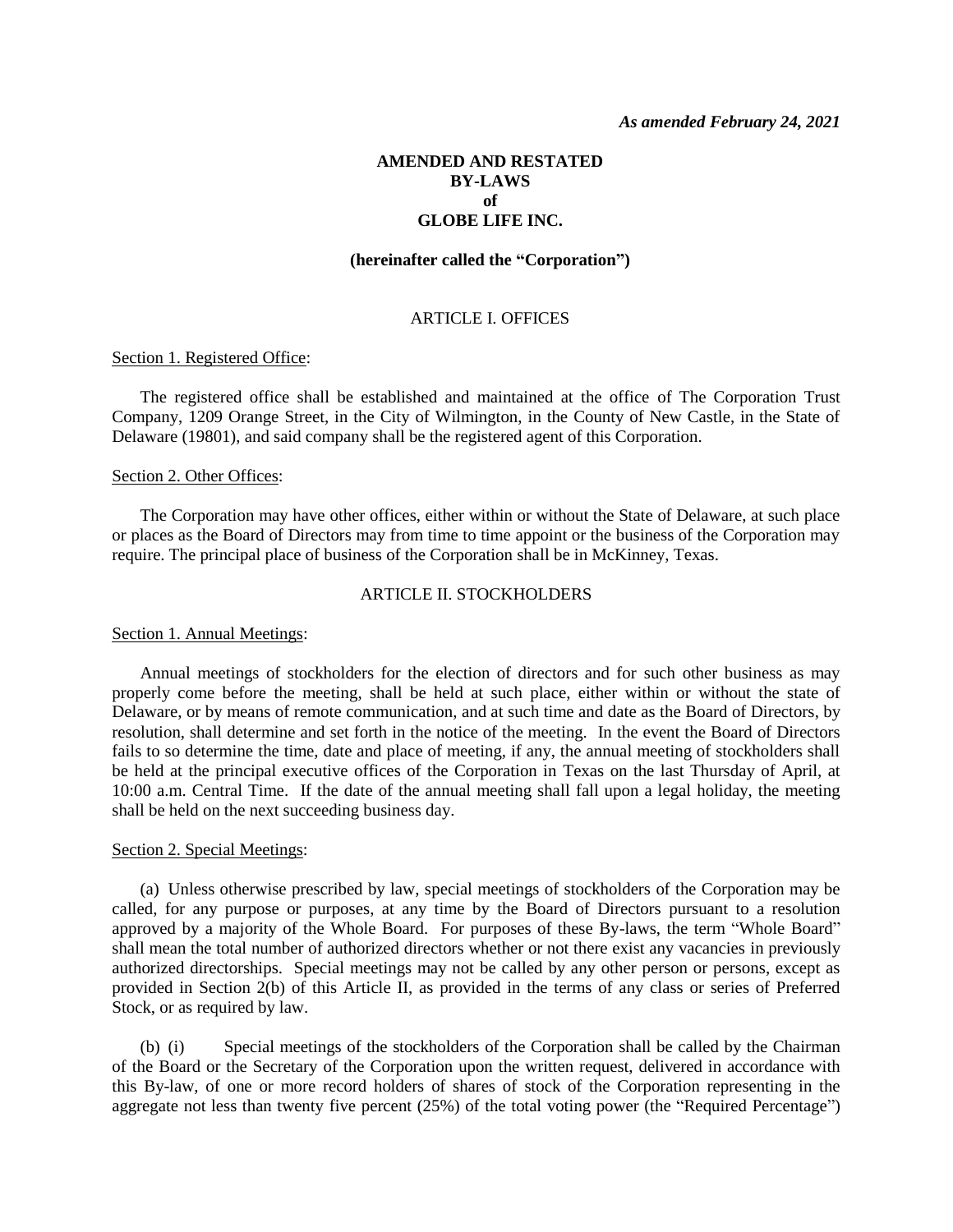of the outstanding shares of stock entitled to vote on the matter or matters proposed to be brought before the proposed special meeting (the "Voting Stock").

(ii) A stockholder may not submit a written request to call a special meeting unless such stockholder is a holder of record of Voting Stock on the record date fixed to determine the stockholders entitled to request the call of a special meeting. A stockholder seeking to call a special meeting shall, by written notice to the Secretary of the Corporation, demand that the Board of Directors fix a record date to determine the stockholders entitled to request the call of a special meeting, if such a record date has not been established. A written demand to fix such a record date shall include all of the information that must be included in a written request to call a special meeting (including information that would be required if the demanding stockholder was not a Solicited Stockholder (as defined below)) as set forth in the succeeding paragraph (iii) of this By-law. The Board of Directors may, within ten (10) days of the Secretary's receipt of a demand to fix such a record date, fix such a record date, which record date shall not precede, and shall not be more than ten (10) days after, the date upon which the resolution fixing the record date is adopted. If such a record date is not fixed by the Board of Directors within ten days of the date on which such a request is received, the record date shall be the date that the first written request to call a special meeting is received by the Secretary of the Corporation with respect to the matter or matters proposed to be brought before the proposed special meeting. Notwithstanding anything in these By-laws to the contrary, no record date shall be fixed or otherwise occur if (A) the Board of Directors determines in good faith that the written requests to call a special meeting that would otherwise be submitted after such record date could not comply with any of clauses (B)-(E) of paragraph (v) of this By-law or (B) the stockholder making the written demand to fix a record date has withdrawn such demand.

(iii) A stockholder request for a special meeting shall be directed to the Secretary of the Corporation and shall be signed by each stockholder, or a duly authorized agent of such stockholder, requesting the special meeting, shall indicate the date on which such request was signed, and shall be accompanied by a notice setting forth the information required by Section 10(a) of this Article II and/or Section 2(a) of Article III of these By-laws, as applicable, as to any business proposed to be conducted and/or any nominations proposed to be presented at such special meeting, as applicable, and as to the stockholder(s) (including, for the avoidance of doubt, any Record Stockholder (as defined below), stockholder associated persons, Nominating Record Stockholder (as defined below), or nominating stockholder associated persons, but excluding Solicited Stockholders) requesting the special meeting. For purposes of this By-law, "Solicited Stockholder" means any stockholder that has provided a request to call a special meeting in response to a solicitation made pursuant to, and in accordance with, Section 14(a) of the Securities Exchange Act of 1934, as amended (such act, and the rules and regulations promulgated thereunder, the "Exchange Act") by way of a solicitation statement filed on Schedule 14A.

(iv) A special meeting requested by stockholders shall be held at such date, time and place within or without the state of Delaware as may be designated by the Board of Directors; provided, however, that the date of any such special meeting shall be not more than ninety (90) days after the request to call the special meeting by one or more stockholders complying with this Section 2 is received by the Secretary of the Corporation; provided further that, subject to the immediately preceding proviso, the Board of Directors may postpone or reschedule any previously scheduled special meeting.

(v) Notwithstanding the foregoing, the Secretary of the Corporation shall not accept, and shall consider ineffective, a written request from a stockholder to call a special meeting: (A) that does not comply with the provisions of this By-law, (B) that relates to an item of business that is not a proper subject for stockholder action under applicable law or that did not appear in the demand delivered in accordance with paragraph (ii) of this By-law that resulted in the record date for determining who is entitled to deliver a written request to call the special meeting, (C) if the Board of Directors has called or calls for a meeting of stockholders to be held within ninety (90) days after the Secretary receives the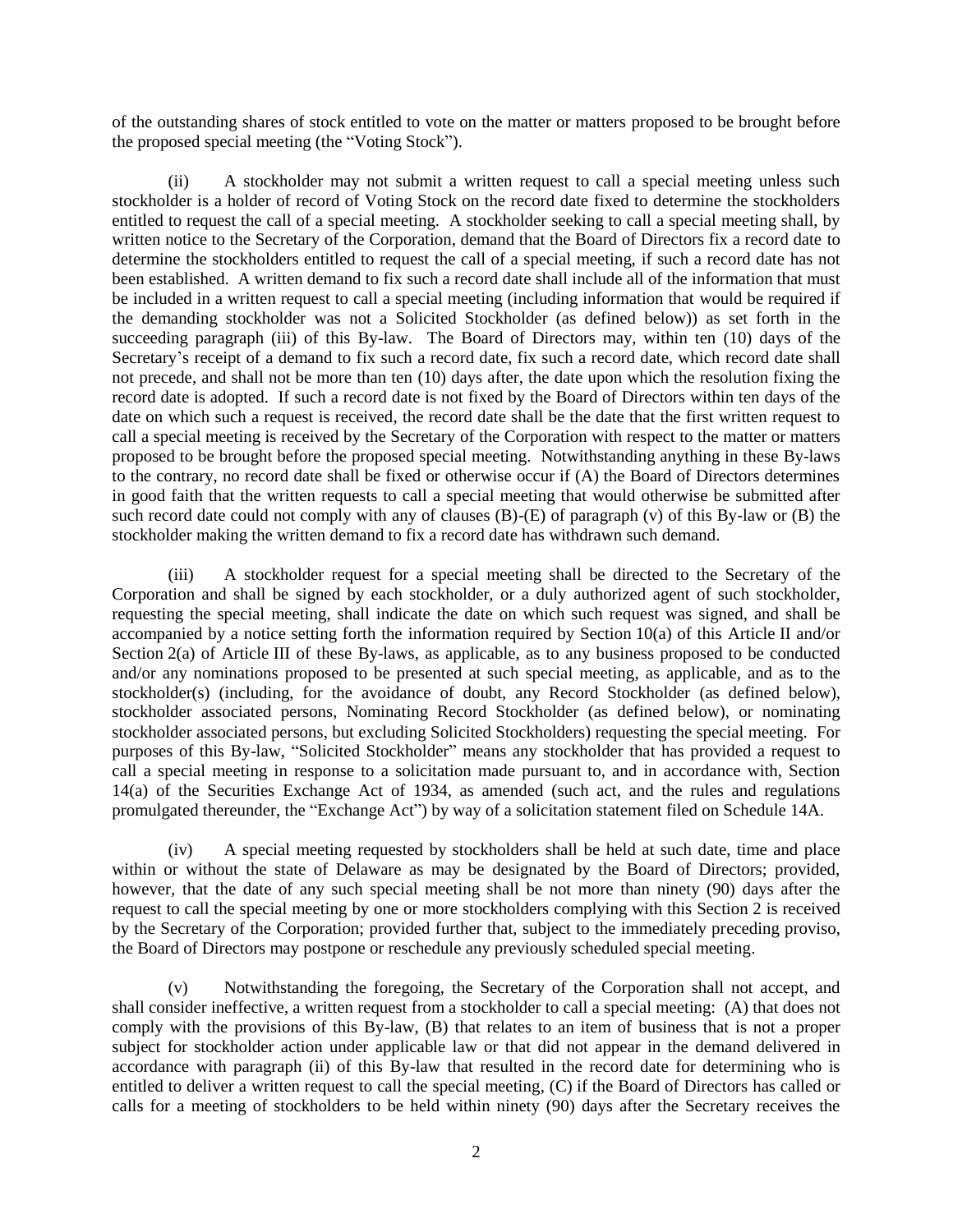request for the special meeting, and the business of such meeting includes (among any other matters properly brought before the meeting) an identical or substantially similar item (as determined in good faith by the Board of Directors) to the business specified in the stockholder's request (such item, a "Similar Item"), (D) if a Similar Item has been presented at an annual or special meeting of stockholders that was held not more than one (1) year before the request to call the special meeting was received by the Secretary of the Corporation, or (E) if such request is delivered between the time beginning on the 61st day after the earliest date of signature on a written request that has been delivered to the Secretary relating to a Similar Item and ending on the one-year anniversary of such earliest date. In addition, no written request to call a special meeting shall be accepted or considered effective by the Secretary of the Corporation unless it is delivered to the Corporation within sixty (60) days of the record date for determining who is entitled to submit such written request.

(vi) A stockholder may revoke a request for a special meeting at any time by written revocation delivered to the Secretary, and if, following such revocation, there are un-revoked requests from stockholders holding in the aggregate less than the Required Percentage of Voting Stock, the Board of Directors, in its discretion, may refrain from calling or cancel the special meeting, as the case may be. If none of the stockholders who submitted the request for a special meeting appears or sends a qualified representative to present the nominations proposed to be presented or other business proposed to be conducted at the special meeting, the Corporation need not present such nominations or other business for a vote at such meeting. Business transacted at a special meeting requested by stockholders shall be limited to the matter(s) described in the special meeting request; provided, however, that nothing herein shall prohibit the Board of Directors from submitting additional matters to the stockholders, or to cause other business to be transacted, at any special meeting requested by stockholders.

(vii) The Board of Directors shall determine in good faith whether the requirements set forth in subparagraphs (v)(B) through (E) have been satisfied, and either the Secretary or the Board of Directors shall determine in good faith whether all other requirements set forth in this Section 2(b) of this Article II have been satisfied. Any determination made pursuant to this paragraph (vii) shall be binding on the Corporation and its stockholders.

(c) Business transacted at any special meeting of stockholders shall be confined to the matter(s) stated in the stockholders' request or matter(s) brought before the meeting by the Board of Directors. The chairperson of a special meeting of stockholders shall have the power and duty to determine all matters relating to the conduct of the meeting, including, but not limited to, determining whether any nomination or other item of business has been properly brought before the meeting in accordance with these By-laws, and if the chairperson of the meeting should so determine and declare that any nomination or other item of business has not been properly brought before the special meeting, then such nomination or other item of business shall be disregarded, notwithstanding that proxies in respect of such matters may have been received.

## Section 3. Quorum; Adjournment:

At each meeting of stockholders, the holders of a majority of the voting power of all of the outstanding shares of the Corporation entitled to vote at the meeting, present in person or represented by proxy, shall constitute a quorum for the transaction of business, except as otherwise required by law (including the rules of any stock exchange applicable to the Corporation), by the Certificate of Incorporation or by these By-laws. Where a separate vote by a class or classes or series or series is required, the holders of a majority of the voting power of all of the shares of such class or classes or series or series entitled to vote at the meeting and present in person or represented by proxy, shall constitute a quorum entitled to take action with respect to that vote on that matter. In determining whether a quorum is present or represented at a meeting, shares held by another corporation, if a majority of the shares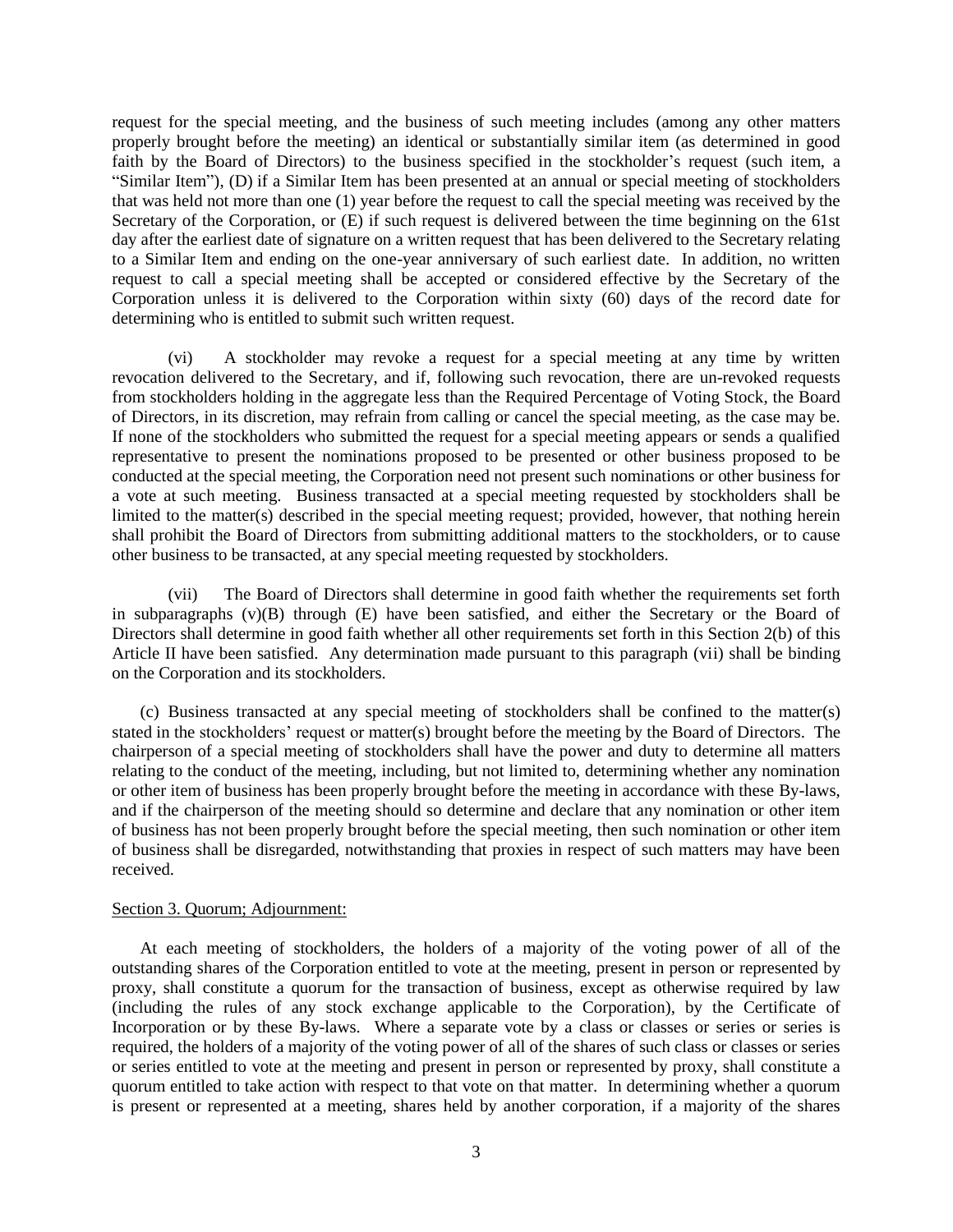entitled to vote in the election of directors of such other corporation is held, directly or indirectly, by the Corporation, and treasury shares, shall not be counted.

If a quorum shall not be present or represented at any meeting of stockholders, the chairperson of the meeting or the holders of a majority of the voting power of the shares present in person or represented by proxy at the meeting may adjourn the meeting from time to time without further notice, but until a quorum is secured no other business may be transacted. The stockholders present at a duly organized meeting at which a quorum is present may continue to transact business until an adjournment notwithstanding the withdrawal of enough stockholders to leave less than a quorum. When a meeting is adjourned to another time or place, notice need not be given of the adjourned meeting if the time and place, if any, thereof, and the means of remote communications, if any, by which stockholders and proxyholders may be deemed to be present in person and vote at such adjourned meeting are announced at the meeting at which the adjournment is taken; provided, however, that if the date of any adjourned meeting is more than thirty 30 days after the date for which the meeting was originally noticed, notice of the place, if any, date, and time of the adjourned meeting and the means of remote communications, if any, by which stockholders and proxyholders may be deemed to be present in person and vote at such adjourned meeting, shall be given to each stockholder in conformity herewith. If after the adjournment a new record date for stockholders entitled to vote is fixed for the adjourned meeting, the Board of Directors shall fix a new record date for notice of such adjourned meeting, which record date shall not precede the date upon which the resolution fixing the record date is adopted by the Board of Directors and, except as otherwise required by law, shall not be more than sixty 60 nor less than ten 10 days before the date of such adjourned meeting, and shall give notice of the adjourned meeting to each stockholder of record entitled to vote at such adjourned meeting as of the record date fixed for notice of such adjourned meeting. At any adjourned meeting, any business may be transacted which might have been transacted at the original meeting.

#### Section 4. Voting Rights; Proxies:

Except as otherwise provided by law or the Certificate of Incorporation (including, for the avoidance of doubt, any Certificate of Designations, Preferences & Rights), and subject to the provisions of these By-laws, each stockholder shall be entitled to one vote in person or by proxy for each share of stock held by such stockholder. Each stockholder entitled to vote at a meeting of stockholders or to express consent or dissent to corporate action in writing without a meeting may authorize another person or persons to act for such stockholder by proxy by an instrument in writing or by a transmission permitted by law that is filed in accordance with the procedures established for the meeting, or, in the absence of such procedures, that is filed with the Secretary of the Corporation at or prior to the date of the corporate action taken in writing without a meeting or at or prior to the date of the meeting, as applicable, but no such proxy shall be voted or acted upon after three (3) years from its date unless such proxy provides for a longer period. The vote for directors and, upon the demand of any stockholder, the vote upon any other question properly before the meeting shall be by ballot, and if authorized by the Board of Directors, the ballot may be submitted by electronic transmission in the manner provided by law.

#### Section 5. Vote Required:

Unless a different vote is required by the Certificate of Incorporation, these By-laws (including without limitation Section 1 of Article III of these By-laws), the rules or regulations of any stock exchange applicable to the Corporation, or as otherwise required by law or pursuant to any regulation applicable to the Corporation, if a quorum exists at any duly held meeting of stockholders, all matters shall be determined by a majority of the votes cast affirmatively or negatively.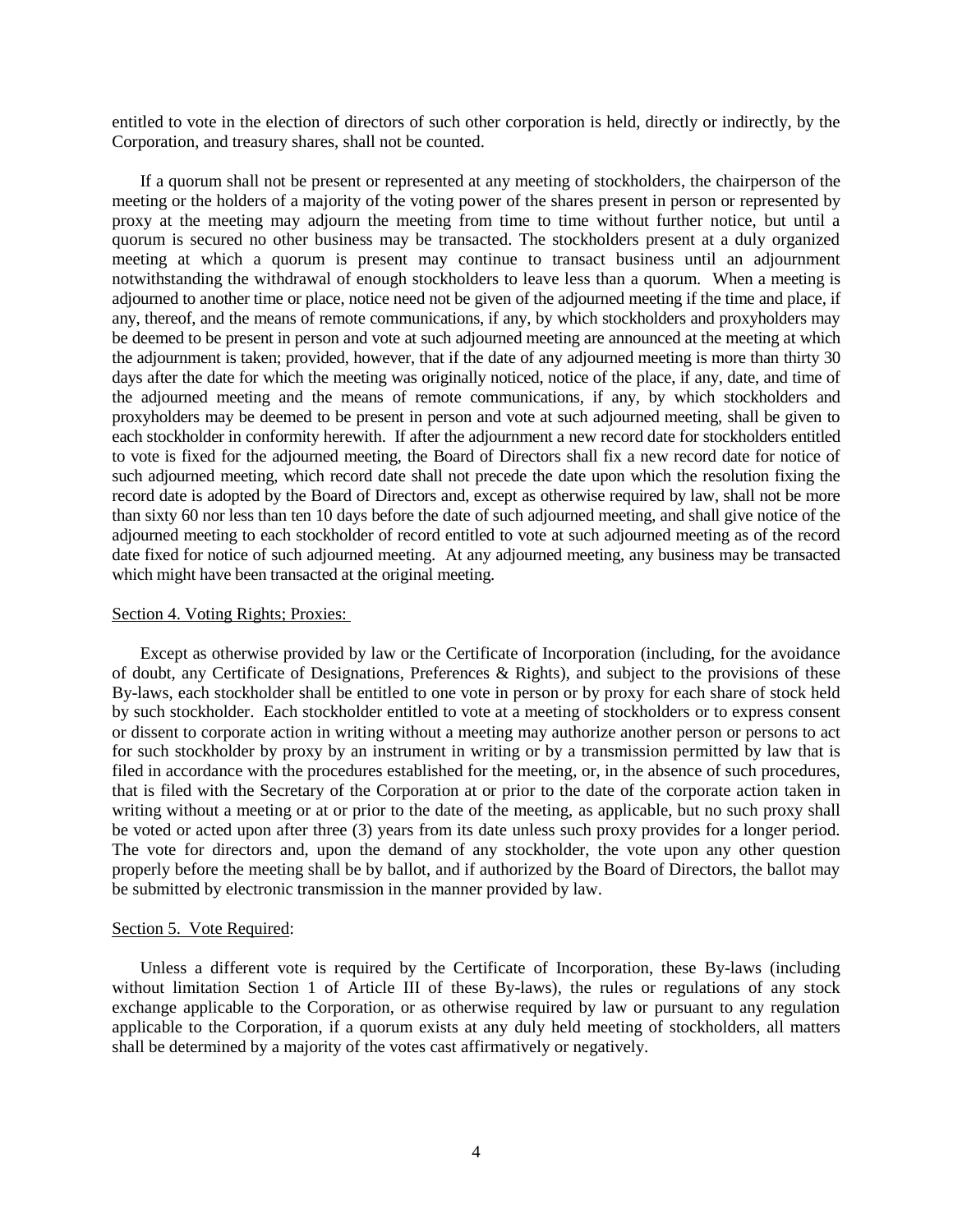### Section 6. List of Stockholders:

The officer who has charge of the stock ledger of the Corporation shall prepare and make, at least ten days before every meeting of stockholders, a complete list of the stockholders entitled to vote at the meeting, arranged in alphabetical order, showing the address of each stockholder and the number of shares registered in the name of such stockholder, provided, however, if the record date for determining the stockholders entitled to vote is less than ten (10) days before the meeting date, the list shall reflect the stockholders entitled to vote as of the tenth (10th) day before the meeting date. Such list shall be open to the examination of any stockholder for any purpose germane to the meeting for a period of at least ten days prior to the meeting, either (a) on a reasonably accessible electronic network as permitted by law (provided that the information required to gain access to the list is provided with the notice of the meeting) or (b) during ordinary business hours at the principal place of business of the Corporation. If the meeting is to be held at a place, then such list shall also be produced and kept at the time and place of the meeting during the whole time thereof, and may be inspected by any stockholder who is present. If the meeting is held solely by means of remote communication, then such list shall be open to the examination of any stockholder during the whole time of the meeting on a reasonably accessible electronic network, and the information required to access such list shall be provided with the notice of the meeting. Nothing contained in this By-law or Section 219 of the Delaware General Corporation Law shall require the Corporation to include electronic mail addresses or other electronic contact information on such list.

#### Section 7. Notice of Meetings:

Notice, stating the place, if any, date and time of any meeting of stockholders, the means of remote communication, if any, by which the stockholders and proxy holders may be deemed to be present in person and vote at such meeting, the general nature of the business to be considered, and the record date for determining the stockholders entitled to vote at the meeting, if such date is different from the record date for determining stockholders entitled to notice of the meeting, shall be given in writing or by electronic transmission in the manner provided by law (including without limitation, as set forth in Article VI, Section 9 of these By-laws) to each stockholder entitled to vote thereat as of the record date for determining the stockholders entitled to notice of the meeting, not less than ten nor more than sixty days before the date of the meeting, except as otherwise provided herein or as required by law or the Certificate of Incorporation.

#### Section 8. Organization:

Meetings of stockholders shall be presided over by such person as the Board of Directors may designate, or, in the absence of such a person, the Chairman of the Board, or, in the absence of such person, the Chief Executive Officer of the Corporation (or any Co-Chief Executive Officer of the Corporation), or, in the absence of such person, such person as may be chosen by the affirmative vote of the holders of a majority of the voting power of the shares entitled to vote who are present in person or by proxy at the meeting and cast a vote affirmatively or negatively. Such person shall be chairperson of the meeting and shall determine the order of business and the procedure at the meeting, including such regulation of the manner of voting and the conduct of discussion as seems to him or her to be in order. The Secretary of the Corporation shall act as secretary of the meeting, but in his or her absence the chairperson of the meeting may appoint any person to act as secretary of the meeting.

# Section 9. Action by Consent of Stockholders:

Unless otherwise provided in the Certificate of Incorporation, any action required to be taken at any annual or special meeting of stockholders of the Corporation, or any action which may be taken at any annual or special meeting of such stockholders, may be taken without a meeting, without prior notice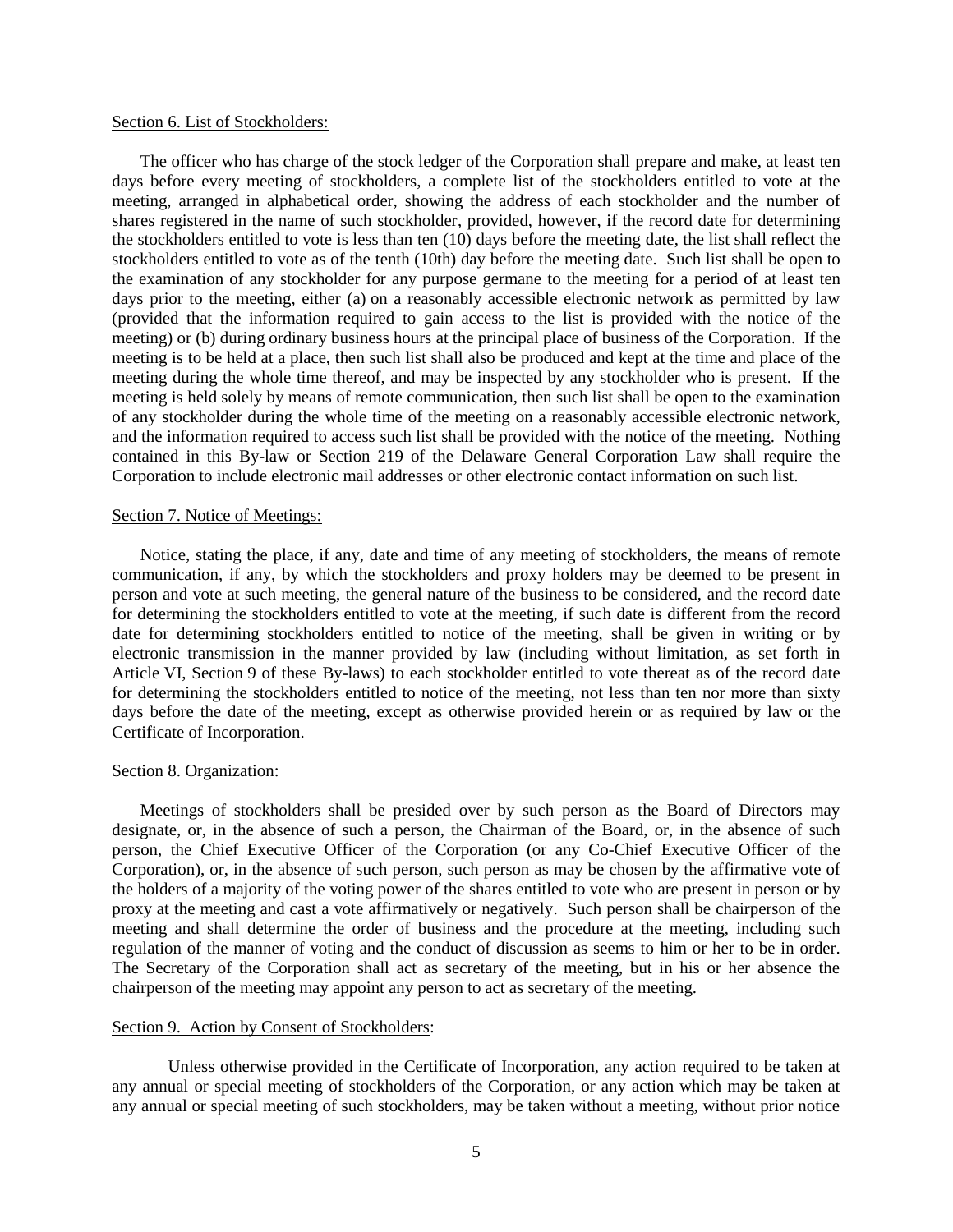and without a vote, if a consent or consents in writing, setting forth the action so taken and bearing the dates of signature of the stockholders who signed the consent, is signed by the holders of outstanding stock having not less than the minimum number of votes that would be necessary to authorize or take such action at a meeting at which all shares entitled to vote thereon were present and voted and is delivered to the Corporation by delivery to its registered office in the State of Delaware, the Corporation's principal place of business, or any officer or agent of the Corporation having custody of the book in which proceedings of meetings of stockholders are recorded. Delivery made to the Corporation's registered office shall be by hand or by certified or registered mail, return receipt requested. Prompt notice of the taking of the corporate action without a meeting by less than unanimous written consent shall be given to those stockholders who have not consented in writing.

No written consent shall be effective to take the corporate action referred to therein unless, within 60 days of the earliest dated written consent received in accordance with this Section 9, a written consent or consents signed by a sufficient number of holders to take such action are delivered to the Corporation in the manner prescribed by this Section 9.

In order that the Corporation may determine the stockholders entitled to consent to corporate action in writing without a meeting, the Board of Directors may fix a record date, which record date shall not precede the date upon which the resolution fixing the record date is adopted by the Board of Directors, and which date shall not be more than 10 days after the date upon which the resolution fixing the record date is adopted by the Board of Directors. Any stockholder of record seeking to have the stockholders authorize or take corporate action by written consent shall, by written notice to the Secretary of the Corporation, request the Board of Directors to fix a record date. The Board of Directors shall promptly, but in all events within 10 days after the date on which such a request is received, adopt a resolution fixing the record date (unless a record date has previously been fixed by the Board of Directors pursuant to the first sentence of this paragraph). If no record date has been fixed by the Board of Directors within 10 days of the date on which such a request is received, the record date for determining stockholders entitled to consent to corporate action in writing without a meeting, when no prior action by the Board of Directors is required by applicable law, shall be the first date on which a signed written consent setting forth the action taken or proposed to be taken is delivered to the Corporation by delivery to its registered office in the State of Delaware, its principal place of business, or any officer or agent of the Corporation having custody of the book in which proceedings of meetings of stockholders are recorded. Delivery made to the Corporation's registered office shall be by hand or by certified or registered mail, return receipt requested. If no record date has been fixed by the Board of Directors and prior action by the Board of Directors is required by applicable law, the record date for determining stockholders entitled to consent to corporate action in writing without a meeting shall be at the close of business on the date on which the Board of Directors adopts the resolution taking such prior action.

### Section 10. Proper Business at Annual Meetings:

(a) At any annual meeting of the stockholders, only such business shall be conducted as shall have been properly brought before such meeting. To be properly brought before an annual meeting, business must be (i) specified in the notice of meeting or proxy materials accompanying such notice (or any supplement thereto) given by or at the direction of the Board of Directors, (ii) otherwise properly brought before the meeting by or at the direction of the Board of Directors, or (iii) otherwise properly brought before the meeting by a stockholder of record at the time of the delivery of the notice required by this Section 10(a) of these By-laws (the "Record Stockholder"). For the avoidance of doubt, the foregoing clause (iii) shall be the exclusive means for a stockholder to propose business at an annual meeting of stockholders, other than any proposal brought properly under and in compliance with Rule 14a-8 under the Exchange Act or any nomination of any person for election to the Board of Directors (which such nomination shall be governed by Sections 2 and 3 of Article III). For business to be properly brought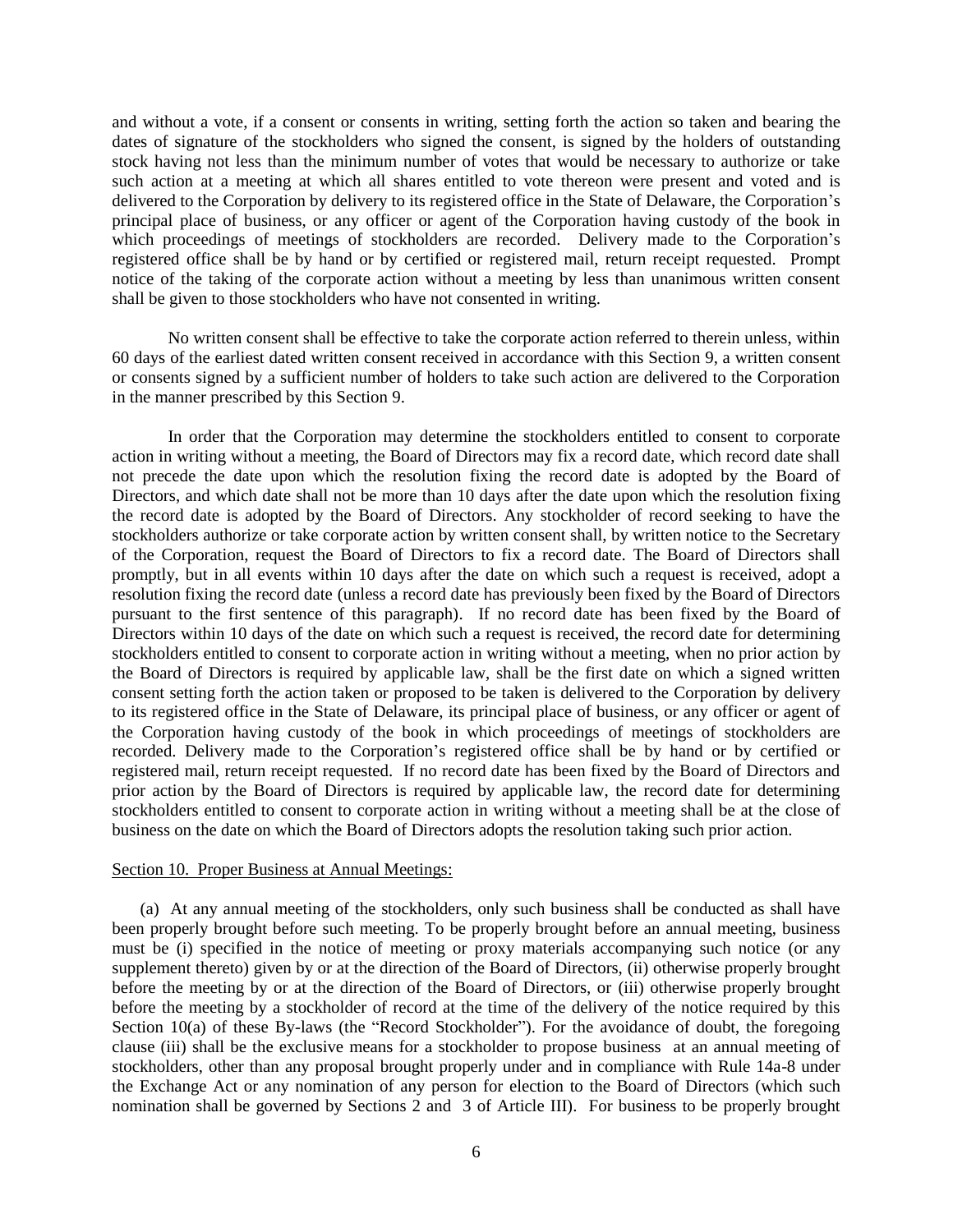before an annual meeting by a Record Stockholder (other than the nomination of a person for election as a director, which is governed by Sections 2 and 3 of Article III of these By-laws), (a) the Record Stockholder must have given timely notice thereof in writing to the Secretary of the Corporation in compliance with the notice procedures set forth in this Section 10, must be a stockholder of the Corporation of record at the time of the delivery of said notice and must be entitled to vote at the meeting, (b) any such business must be a proper matter for stockholder action under Delaware law, and (c) the Record Stockholder and any stockholder associated person (as defined below) must have acted in accordance with the representations set forth in the Solicitation Statement (as defined below) required by these By-laws. To be timely, a Record Stockholder's notice must be received at the principal executive offices of the Corporation not later than the close of business on the seventy-fifth (75th) day, nor earlier than the close of business on the one hundred twentieth (120th) day, prior to the first anniversary of the preceding year's annual meeting; (provided, however, that subject to the immediately following sentence, in the event that the annual meeting is convened more than thirty (30) days before or more than seventy (70) days after such anniversary date, or if no annual meeting was held in the preceding year, notice by the Record Stockholder must be so received not earlier than the close of business on the one hundred twentieth (120th) day prior to such annual meeting and not later than the close of business on the later of the seventy-fifth (75th) day prior to such annual meeting or the tenth (10th) day following the day on which public announcement of the date of such meeting is first made by the Corporation). In no event shall the adjournment or postponement of an annual meeting commence a new time period (or extend any time period) for the giving of a Record Stockholder's notice as described above. A Record Stockholder's notice to the Secretary shall set forth as to each matter the Record Stockholder proposes to bring before the meeting (i) a brief description of the business desired to be brought before the meeting, including the complete text of any resolutions to be presented at the meeting with respect to such business (and in the event that such business includes a proposal to amend the By-laws of the Corporation, the language of the proposed amendment), and the reasons for conducting such business at the meeting, (ii) the name and address of record of the Record Stockholder and any stockholder associated person, (iii) the class, series and number of shares of the Corporation which are owned beneficially or of record, directly or indirectly, by the Record Stockholder and any stockholder associated person (and such notice shall include documentary evidence of such stockholder's or any stockholder associated person's record and beneficial ownership of such stock), (iv) any material interest including, but not limited to, any direct or indirect financial interest, of the Record Stockholder and any stockholder associated person in such business, (v) any agreement(s) that the Record Stockholder or any stockholder associated person has with any other person in connection with such proposed business, (vi) a description of any derivative positions, hedged positions, synthetic or temporary ownership techniques, swaps, securities loans, timed purchases and other economic and voting interests or similar positions held or beneficially held by the Record Stockholder and any stockholder associated person or to which the Record Stockholder and any stockholder associated person is a party with respect to any share of stock of the Corporation, and whether and the extent to which any other transaction or series of transactions has been entered into by or on behalf of, or any other agreement, arrangement or understanding (including any short positions or any borrowing or lending of shares of stock) has been made, the effect or intent of which is to mitigate loss to or manage risk of stock price changes for, or to increase the voting power of, such Record Stockholder or any stockholder associated person with respect to any share of stock of the Corporation, (vii) a representation that the Record Stockholder is a holder of record of shares of the Corporation entitled to vote at such meeting and intends to appear in person or by proxy at the meeting to propose such business, and (viii) a representation whether the Record Stockholder or any stockholder associated person intends or is part of a group which intends to deliver a proxy statement and/or form of proxy to holders of at least the percentage of the voting power of the Corporation's outstanding capital stock required under applicable law to approve or adopt the proposal (such representation in this clause (viii), a "Solicitation Statement") (which information set forth in clauses (ii), (iii), (iv), (v) and (vi) of this Section 10(a) shall be supplemented by such Record Stockholder and/or such stockholder associated person, as the case may be, not later than ten (10) days after the record date for determining the stockholders entitled to vote at the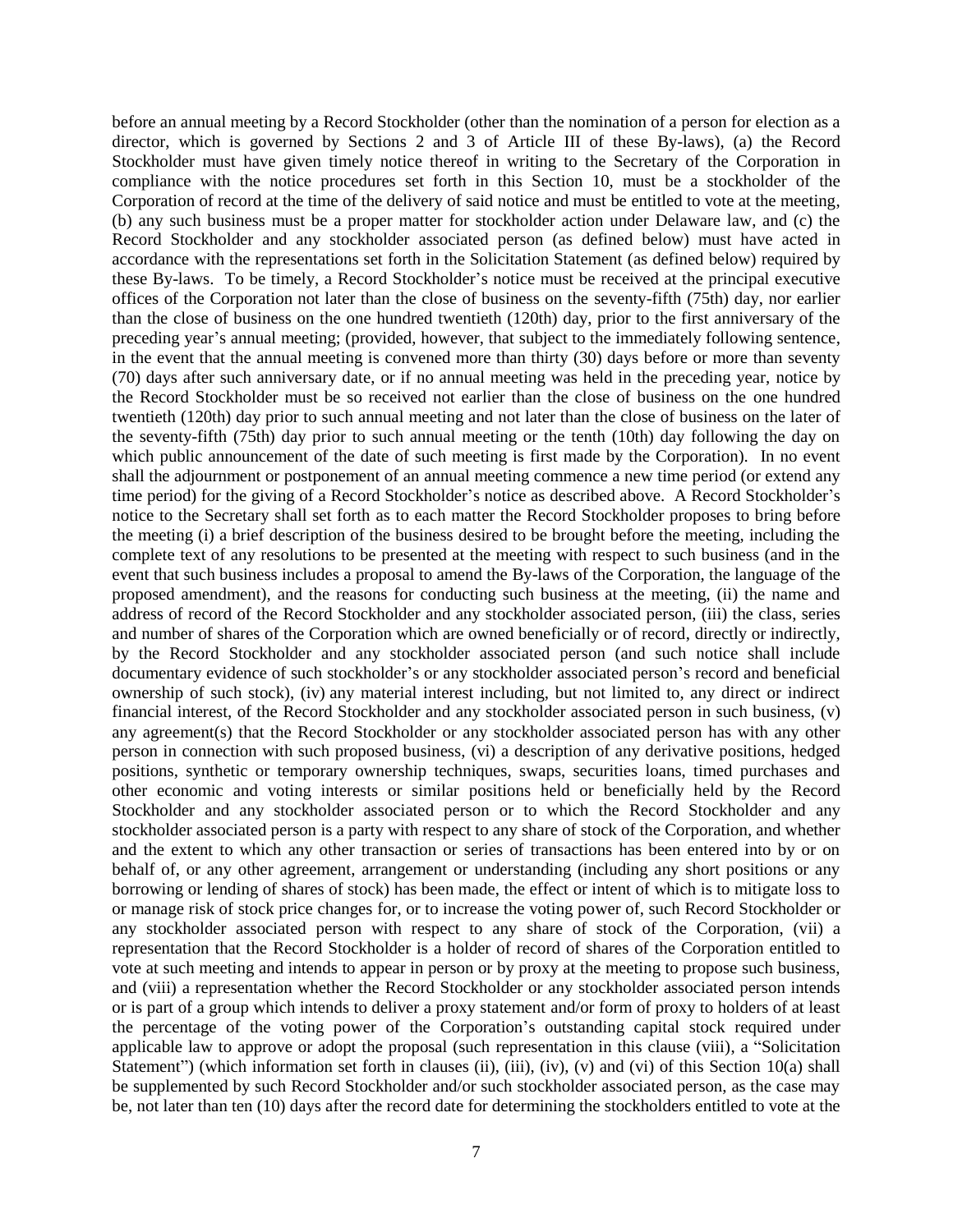meeting; provided, that if such date is after the date of the meeting, not later than the day prior to the meeting). The chairperson of an annual meeting shall determine and declare to the meeting whether or not business was properly brought before the meeting in accordance with these provisions, and if he should determine that business was not properly brought before the meeting, any such business shall not be transacted.

(b) Notwithstanding the foregoing provisions of this Section 10, unless otherwise required by law or determined by the Board of Directors in its sole discretion, if the Record Stockholder (or a qualified representative of the stockholder) does not appear at the annual meeting of stockholders of the Corporation to present proposed business, such proposed business shall not be transacted, notwithstanding that proxies in respect of such vote may have been received by the Corporation. For purposes of this Section 10, to be considered a qualified representative of the stockholder, a person must be a duly authorized officer, manager or partner of such stockholder or must be authorized by a writing executed by such stockholder or an electronic transmission delivered by such stockholder to act for such stockholder as proxy at the meeting of stockholders and such person must produce such writing or electronic transmission, or a reliable reproduction of the writing or electronic transmission, at the meeting of stockholders.

(c) For purposes of these By-laws, a "stockholder associated person" shall mean (1) any person controlling, directly or indirectly, or acting in concert with a Record Stockholder (including, for the avoidance of doubt, the beneficial owner, if any, on whose behalf the proposal is made) or (2) any person controlling, controlled by or under common control, or acting in concert, with such stockholder associated person.

(d) This Section 10 is expressly intended to apply to any business proposed to be brought before an annual meeting of stockholders other than any proposal brought properly under and in compliance with Rule 14a-8 under the Exchange Act or any nomination of any person for election to the Board of Directors (which such nomination shall be governed by Sections 2 and 3 of Article III). In addition to the requirements of this Section 10 with respect to any business proposed to be brought before an annual meeting, a stockholder shall comply with all applicable requirements of the Exchange Act with respect to any such business. Nothing in this Section 10 shall be deemed to affect the rights of stockholders to request inclusion of proposals in the Corporation's proxy statement pursuant to Rule 14a-8 under the Exchange Act.

# ARTICLE III. DIRECTORS

# Section 1. Number, Election and Terms:

The business and affairs of the Corporation shall be managed by or under the direction of a Board of Directors consisting of not less than seven nor more than 15 persons. Subject to the rights of the holders of any series of Preferred Stock to elect directors under specified circumstances, the exact number of directors within the minimum and maximum limitations specified in the preceding sentence shall be fixed from time to time by the Board of Directors pursuant to a resolution adopted by a majority of the Whole Board. At each annual meeting of stockholders, all directors shall be elected for terms expiring at the next annual meeting of stockholders and shall remain in office until such directors' successors shall have been elected and qualified.

Except as provided in Section 5 of this Article III, each director to be elected by stockholders at a meeting for the election of directors at which a quorum is present shall be elected by a majority of the votes cast with respect to the director, provided, however, that directors shall be elected by a plurality of the votes cast at any meeting of stockholders for which (i) (x) the Secretary of the Corporation receives a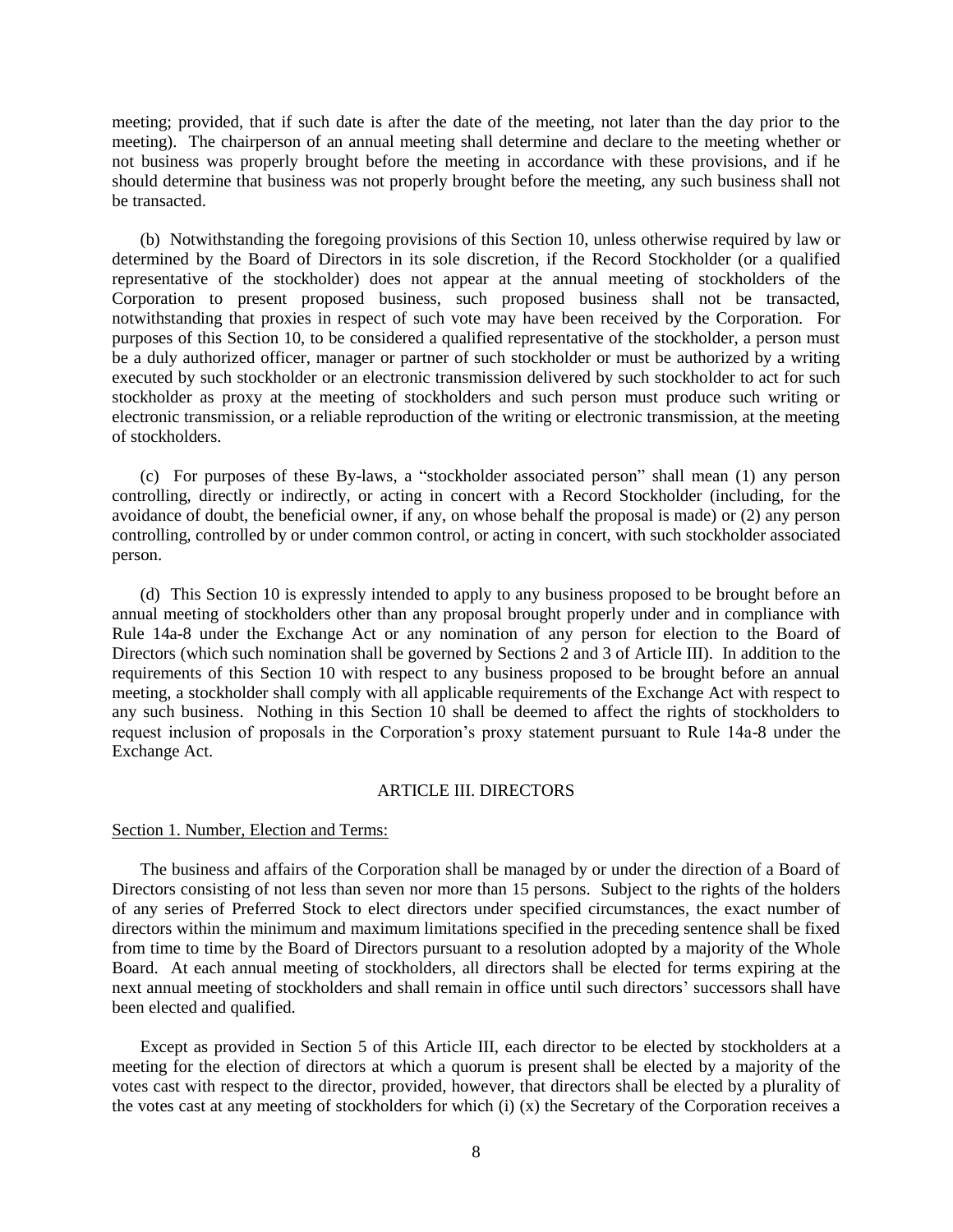Nominating Record Stockholder Notice (as defined below) that a Nominating Record Stockholder (as defined below) has nominated a person for election to the Board of Directors in compliance with the advance notice requirements for stockholder nominees for director set forth in Article III, Section 2 of these By-laws, or (y) the Secretary of the Corporation receives a Notice of Proxy Access Nomination (as defined below) that an Eligible Stockholder (as defined below) has nominated a person for election to the Board of Directors in compliance with the proxy access notice requirements for stockholder nominees for a director set forth in Article III, Section 3 of these By-laws, and (ii) such nomination has not been withdrawn by such Nominating Record Stockholder or Eligible Stockholder, as applicable, on or prior to the date that is fourteen (14) days preceding the date that the Corporation first mails its notice of meeting for such meeting to the stockholders. If directors are to be elected by a plurality of the votes cast, stockholders shall not be permitted to vote against a nominee. For purposes of this Section 1, a majority of the votes cast means that the number of votes cast "for" a director's election must exceed the number of votes cast "against" that director's election (with "abstentions" not counted as a vote cast either "for" or "against" that director's election).

#### Section 2. Nomination Procedures:

(a) Only persons who are nominated in accordance with the following procedures or the procedures set forth in Section 3 below shall be eligible for election as directors. Nominations of persons for election to the Board of Directors of the Corporation may be made at any meeting of stockholders called for the election of directors by (i) the Board of Directors of the Corporation or the governance and nominating committee of the Board of Directors or (ii) any stockholder of the Corporation entitled to vote for the election of directors at such meeting (a "Nominating Record Stockholder") if the nomination by such stockholder is made in accordance with the procedures established by this Section 2. For nominations to be properly brought before a meeting by a Nominating Record Stockholder, (a) the Nominating Record Stockholder must have given timely notice (a "Nominating Record Stockholder Notice") thereof in writing to the Secretary of the Corporation in compliance with the notice procedures set forth in this Section 2, must be a stockholder of the Corporation of record at the time of the delivery of said Nominating Record Stockholder Notice and must be entitled to vote at the meeting for the election of directors and (b) the Nominating Record Stockholder and any nominating stockholder associated person (as defined below) must have acted in accordance with the representations set forth in the Nominating Solicitation Statement required by these By-laws. For the avoidance of doubt, the foregoing sentence and the procedures set forth in Section 3 below shall be the exclusive means for a stockholder to propose nominations at a meeting of stockholders. To be timely with respect to an annual meeting, a Nominating Record Stockholder Notice shall be received at the principal executive offices of the Corporation not later than the close of business on the seventy-fifth (75th) day, nor earlier than the close of business on the one hundred twentieth (120th) day, prior to the first anniversary of the preceding year's annual meeting (provided, however, that subject to the next two sentences, in the event that the annual meeting is convened more than thirty (30) days before or more than seventy (70) days after such anniversary date, or if no annual meeting was held in the preceding year, the Nominating Record Stockholder Notice must be so received not earlier than the close of business on the one hundred twentieth (120th) day prior to such annual meeting and not later than the close of business on the later of the seventy-fifth (75th) day prior to such annual meeting or the tenth (10th) day following the day on which public announcement of the date of such meeting is first made by the Corporation). Notwithstanding anything in the preceding sentence to the contrary, in the event that the number of directors to be elected to the Board of Directors is increased and there has been no public announcement naming all of the nominees for director or indicating the increase in the size of the Board of Directors made by the Corporation at least 10 days before the last day that a Nominating Record Stockholder may deliver a Nominating Record Stockholder Notice in accordance with the preceding sentence, a Nominating Record Stockholder Notice required by this Bylaw shall also be considered timely, but only with respect to nominees for any new positions created by such increase, if it shall be received by the Secretary not later than the close of business on the 10th day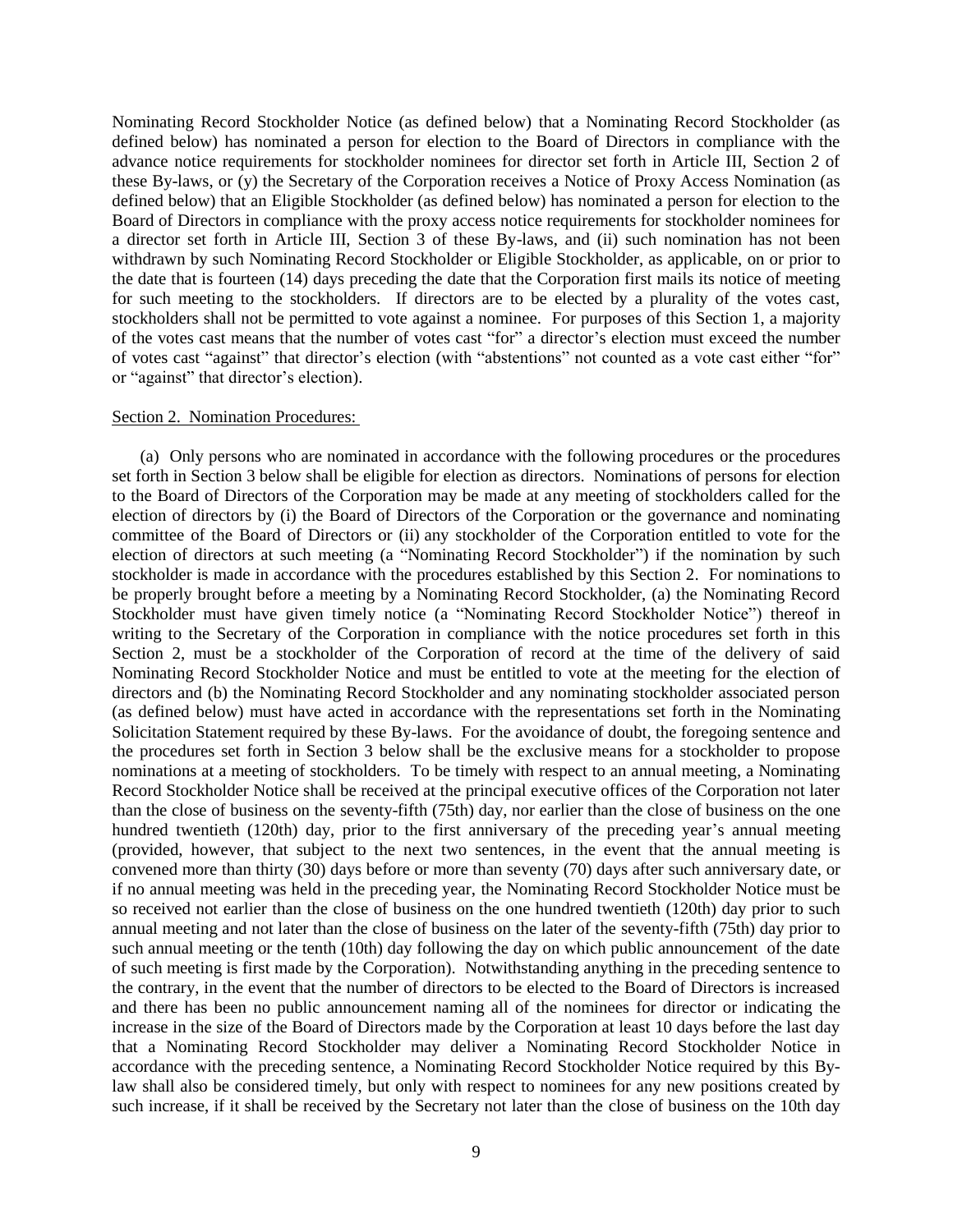following the day on which such public announcement is first made by the Corporation. In no event shall the adjournment or postponement of an annual meeting commence a new time period (or extend any time period) for the giving of a Nominating Record Stockholder Notice as described above. A Nominating Record Stockholder Notice to the Secretary shall set forth or include, as the case may be, (a) as to each person whom the Nominating Record Stockholder proposes to nominate for election or re-election as a director, (i) the name of the person or persons, (ii) the age, business address and residence address of the person or persons, (iii) the class, series and number of shares of the Corporation which are beneficially owned or owned of record, directly or indirectly, by the person or persons, (iv) a description of all arrangements, understandings or relationships (including compensation and financial transactions) between the Nominating Record Stockholder and/or nominating stockholder associated person and each nominee, and any other person or persons (naming such person or persons) pursuant to which the nomination or nominations are to be made by the Nominating Record Stockholder, (v) all information required by the National Association of Insurance Commissioners Biographical Affidavit and attachments, as amended or replaced, (vi) a notarized affidavit executed by such person or persons to the effect that, if elected as a member of the Board of Directors of the Corporation, he or she will serve and that he or she is eligible for election as a member of the Board of Directors, and that, if he or she will be named in the Corporation's proxy statement as a nominee, that he or she consents to being named in the proxy statement as a nominee, (vii) a completed questionnaire regarding the potential nominee, which may be obtained from the Secretary of the Corporation, relating solely to the stock exchange listing requirements for director independence that are applicable to the Corporation, (viii) a description of any voting commitments and/or any other arrangements or obligations by which the person or persons is or will be bound as a director, (ix) a statement whether such person or persons, if elected, intends or intend to tender, promptly following such person's or persons' election or re-election, an irrevocable resignation effective upon such person's or persons' failure to receive the required vote for re-election at the next meeting at which such person or persons would face re-election and upon acceptance of such resignation by the Board of Directors, in accordance with the Corporation's Director Resignation Policy, and (x) any other information relating to the person or persons that is required to be disclosed in a proxy statement on Schedule 14A for solicitation of proxies for election of directors under the Exchange Act and pursuant to any other applicable laws or rules or regulations of any governmental authority or of any national securities exchange or similar body overseeing any trading market on which shares of the Corporation are traded (which information set forth in clauses (ii), (iii), (iv), (v), (vi), (vii), (viii) and (x) of this subsection (a) shall be supplemented by such Nominating Record Stockholder and/or such nominating stockholder associated person, as the case may be, not later than ten (10) days after the record date for determining the stockholders entitled to vote at the meeting; provided, that if such date is after the date of the meeting, not later than the day prior to the meeting), and (b) as to the Nominating Record Stockholder (i) the name and address of record of the Nominating Record Stockholder and any nominating stockholder associated person, (ii) the class, series and number of shares of the Corporation which are owned beneficially or of record, directly or indirectly, by the Nominating Record Stockholder and any nominating stockholder associated person (and such Nominating Record Stockholder Notice shall include documentary evidence of such Nominating Record Stockholder's or any nominating stockholder associated person's record and beneficial ownership of such stock), (iii) a list of all stockholder proposals and director nominations made by the Nominating Record Stockholder and/or nominating stockholder associated person during the prior 10 years, (iv) a list of all litigation filed against the Nominating Record Stockholder and/or nominating stockholder associated person during the prior 10 years asserting a breach of fiduciary duty or a breach of loyalty, (v) a representation that the Nominating Record Stockholder is a holder of record of shares of the Corporation entitled to vote at such meeting and intends to appear in person or by proxy at the meeting to nominate the person or persons specified in the Nominating Record Stockholder Notice, (vi) a description of any derivative positions, hedged positions, synthetic or temporary ownership techniques, swaps, securities loans, timed purchases and other economic and voting interests or similar positions held or beneficially held by the Nominating Record Stockholder and any nominating stockholder associated person or to which the Nominating Record Stockholder and any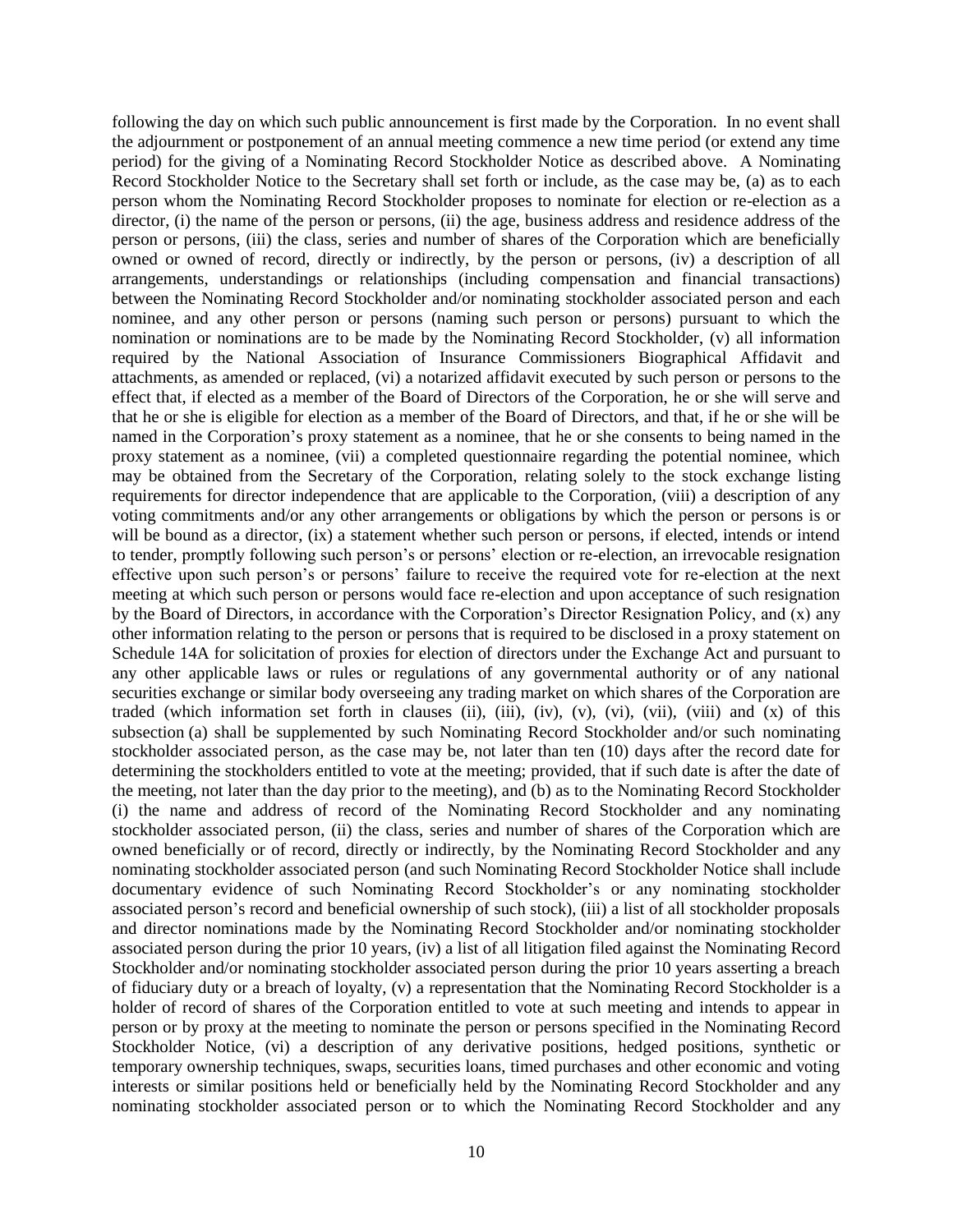nominating stockholder associated person is a party with respect to any share of stock of the Corporation, and whether and the extent to which any other transaction or series of transactions has been entered into by or on behalf of, or any other agreement, arrangement or understanding (including any short positions or any borrowing or lending of shares of stock) has been made, the effect or intent of which is to mitigate loss to or manage risk of stock price changes for, or to increase the voting power of, such Nominating Record Stockholder or any nominating stockholder associated person with respect to any share of stock of the Corporation, (vii) if the Nominating Record Stockholder or any nominating stockholder associated person is an individual, all information required by the National Association of Insurance Commissioners Biographical Affidavit and attachments, as amended or replaced, and (viii) a representation whether the Nominating Record Stockholder or any nominating stockholder associated person intends or is part of a group which intends to deliver a proxy statement and/or form of proxy to holders of the voting power of at least the percentage of the Corporation's outstanding capital stock reasonably believed by the Nominating Record Stockholder or nominating stockholder associated person to be sufficient to elect the nominee or nominees proposed to be nominated by the Nominating Record Stockholder (such representation in this clause (viii), a "Nominating Solicitation Statement") (which information set forth in clauses (i), (ii), (iii), (iv), (vi) and (vii) of this subsection (b) shall be supplemented by such Nominating Record Stockholder and/or such nominating stockholder associated person, as the case may be, not later than ten (10) days after the record date for determining the stockholders entitled to vote at the meeting; provided, that if such date is after the date of the meeting, not later than the day prior to the meeting). The chairperson of the meeting shall determine and declare to the meeting whether or not a nomination was made in accordance with the foregoing procedures, and if he should determine that a nomination was not properly brought before the meeting, the defective nomination shall be disregarded.

In the event the Corporation calls a special meeting of stockholders for the purpose of electing one or more directors to the Board of Directors, any such stockholder entitled to vote in such election of such directors may nominate a person or persons (as the case may be) for election to such position(s) as specified in the Corporation's notice of meeting, if the Nominating Record Stockholder Notice required by the first paragraph of this Section 2(a) shall be received by the Secretary at the principal executive offices of the Corporation not earlier than the close of business on the one hundred twentieth (120th) day prior to such special meeting and not later than the close of business on the later of the seventy-fifth (75th) day prior to such special meeting or the tenth (10th) day following the day on which public announcement is first made of the date of the special meeting and of the nominees proposed by the Board of Directors to be elected at such meeting. In no event shall the public announcement of an adjournment or postponement of a special meeting commence a new time period (or extend any time period) for the giving of the Nominating Record Stockholder Notice as described above.

(b) Notwithstanding the foregoing provisions of this Section 2, unless otherwise required by law or determined by the Board of Directors in its sole discretion, if the Nominating Record Stockholder (or a qualified representative of the stockholder) does not appear at the annual or special meeting of stockholders of the Corporation to present a nomination, such nomination shall not be presented for election, notwithstanding that proxies in respect of such vote may have been received by the Corporation. For purposes of this Section 2, to be considered a qualified representative of the stockholder, a person must be a duly authorized officer, manager or partner of such stockholder or must be authorized by a writing executed by such stockholder or an electronic transmission delivered by such stockholder to act for such stockholder as proxy at the meeting of stockholders and such person must produce such writing or electronic transmission, or a reliable reproduction of the writing or electronic transmission, at the meeting of stockholders.

(c) For purposes of these By-laws, a "nominating stockholder associated person" shall mean (1) any person controlling, directly or indirectly, or acting in concert with a Nominating Record Stockholder and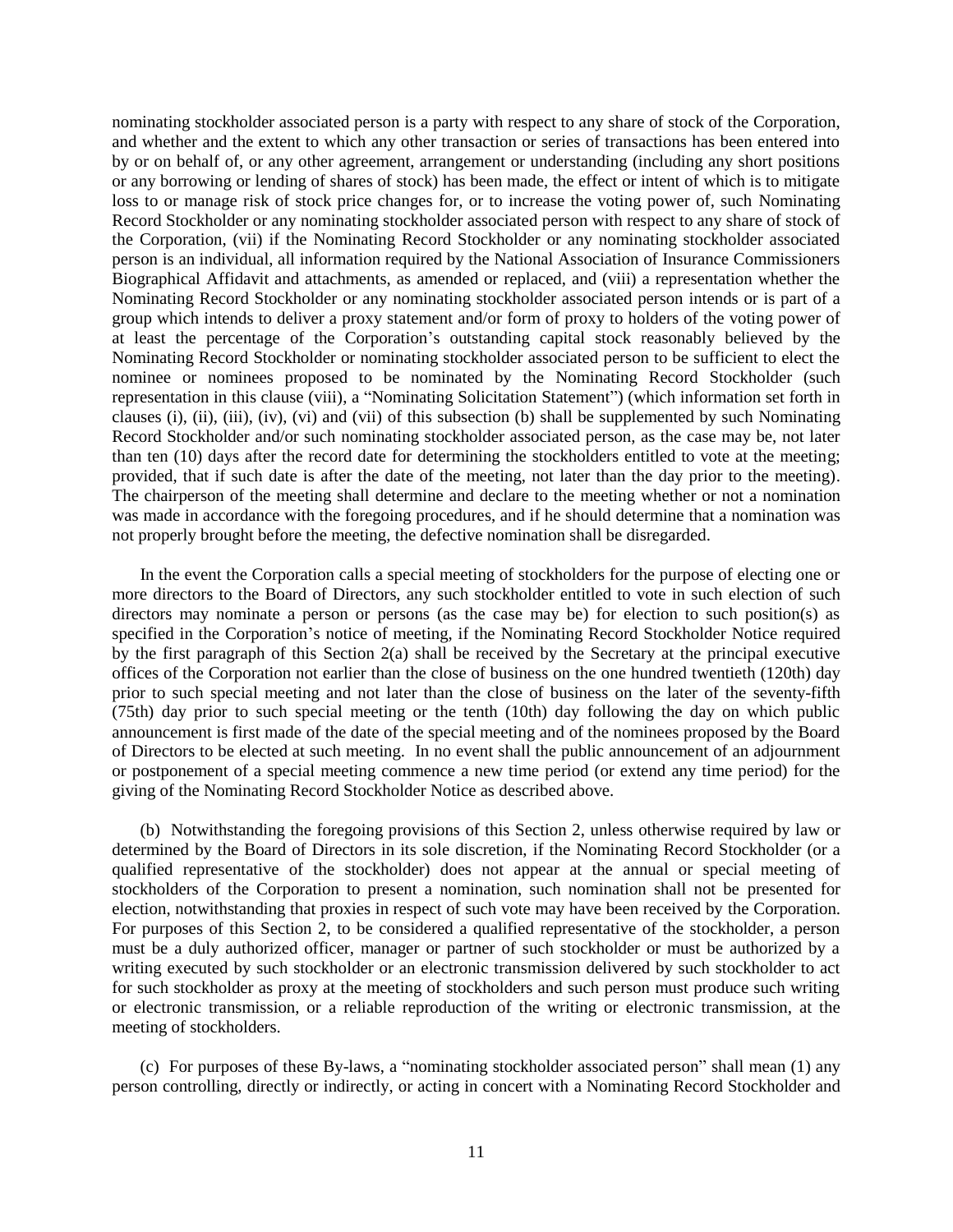(2) any person controlling, controlled by or under common control, or acting in concert, with such nominating stockholder associated person.

(d) Nothing in this Section 2 shall be deemed to affect any rights of holders of any series of the Corporation's Preferred Stock to elect directors pursuant to any applicable provisions of the Certificate of Incorporation (including, for the avoidance of doubt, any Certificate of Designations, Preferences & Rights).

(e) Notwithstanding the foregoing provisions of this Section 2, a stockholder shall also comply with all applicable requirements of the Exchange Act, and the rules and regulations thereunder with respect to the matters set forth in this section.

## Section 3. Proxy Access for Director Nominations:

(a) Whenever the Board solicits proxies with respect to the election of directors at an annual meeting of stockholders, subject to the provisions of this Section 3, the Corporation shall include in its proxy statement for such annual meeting, in addition to any persons nominated for election by or at the direction of the Board or any committee thereof, the name, together with the Required Information (as defined below), of any person nominated for election to the Board by an Eligible Stockholder (as defined in clause (d) of this Section 3) pursuant to and in accordance with this Section 3 (a "Stockholder Nominee"). For purposes of this Section 3, the "Required Information" that the Corporation will include in its proxy statement is (i) the information provided to the Secretary concerning the Stockholder Nominee and the Eligible Stockholder that is required to be disclosed in the Corporation's proxy statement pursuant to Section 14 of the Exchange Act and the rules and regulations promulgated thereunder, and (ii) if the Eligible Stockholder so elects, a Supporting Statement (as defined in clause (h) of this Section 3). For the avoidance of doubt, nothing in this Section 3 shall limit the Corporation's ability to solicit against any Stockholder Nominee or include in its proxy materials the Corporation's own statements or other information relating to any Eligible Stockholder or Stockholder Nominee, including any information provided to the Corporation pursuant to this Section 3. Subject to the provisions of this Section 3, the name of any Stockholder Nominee included in the Corporation's proxy statement for an annual meeting of stockholders shall also be set forth on the form of proxy distributed by the Corporation in connection with such annual meeting.

(b) In addition to any other applicable requirements, for a nomination to be made by an Eligible Stockholder pursuant to this Section 3, the Eligible Stockholder shall have given timely notice thereof (a "Notice of Proxy Access Nomination") in proper written form to the Secretary and shall expressly request in the Notice of Proxy Access Nomination to have such nominee included in the Corporation's proxy materials pursuant to this Section 3. To be timely, a Notice of Proxy Access Nomination shall be delivered to or mailed and received at the principal executive offices of the Corporation not less than one hundred twenty (120) days nor more than one hundred fifty (150) days prior to the anniversary of the date that the Corporation first distributed its proxy statement to stockholders for the immediately preceding annual meeting of stockholders. In no event shall the adjournment or postponement of an annual meeting, or the public disclosure thereof, commence a new time period (or extend any time period) for the giving of a Notice of Proxy Access Nomination as described above.

(c) The maximum number of Stockholder Nominees nominated by all Eligible Stockholders that will be included in the Corporation's proxy materials with respect to an annual meeting of stockholders shall not exceed the greater of (i) two (2) or (ii) twenty percent (20%) of the number of directors in office as of the last day on which a Notice of Proxy Access Nomination may be delivered pursuant to and in accordance with this Section 3 (the "Final Proxy Access Nomination Date") or, if such amount is not a whole number, the closest whole number below twenty percent (20%) (such number, as it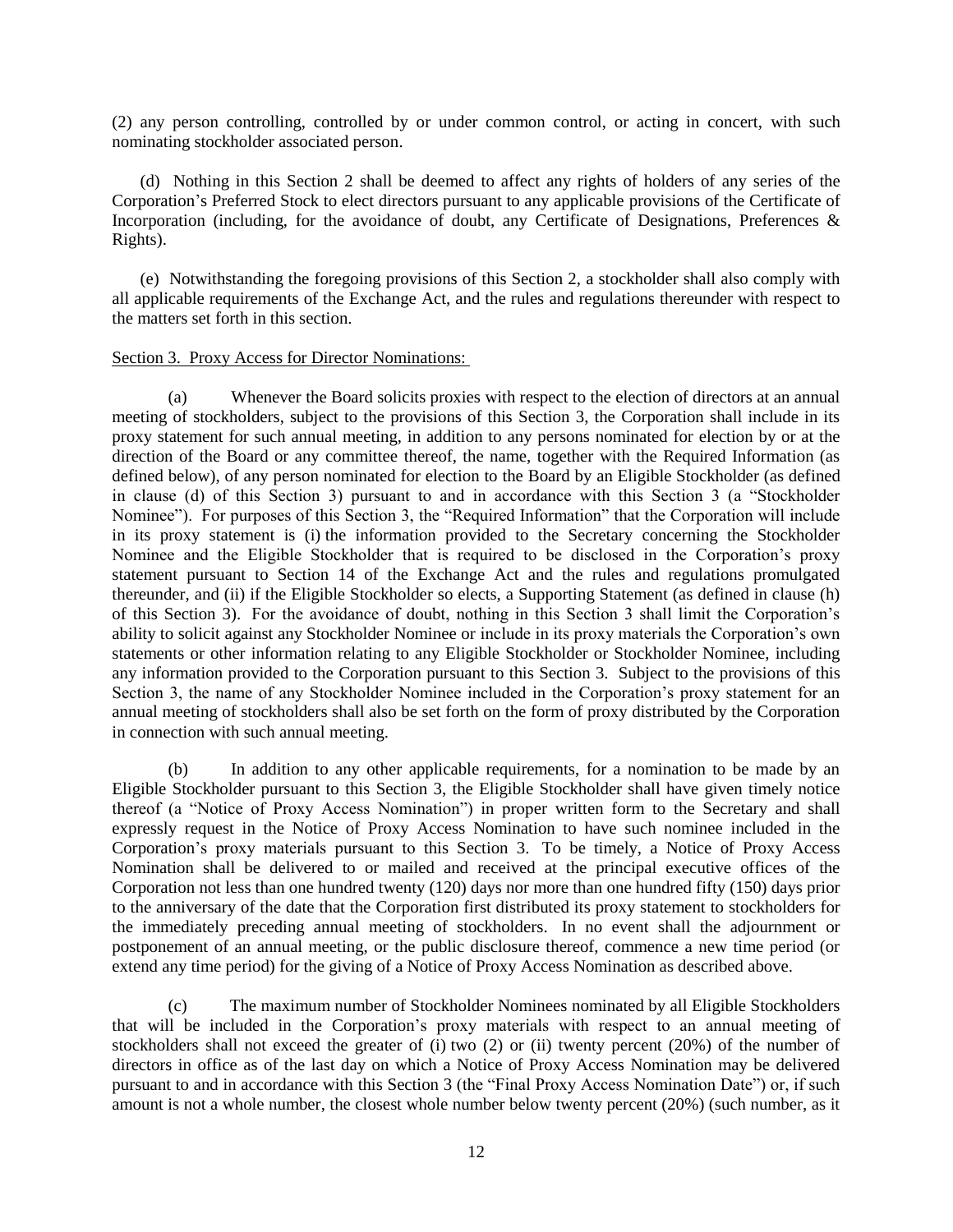may be adjusted pursuant to this Section 3(c), the "Permitted Number"). In the event that one or more vacancies for any reason occurs on the Board after the Final Proxy Access Nomination Date but before the date of the annual meeting and the Board resolves to reduce the size of the Board in connection therewith, the Permitted Number shall be calculated based on the number of directors in office as so reduced. In addition, the Permitted Number shall be reduced by (i) the number of individuals who will be included in the Corporation's proxy materials as nominees recommended by the Board pursuant to an agreement, arrangement or other understanding with a stockholder or group of stockholders (other than any such agreement, arrangement or understanding entered into in connection with an acquisition of stock from the Corporation by such stockholder or group of stockholders), (ii) the number of incumbent directors in office as of the Final Proxy Access Nomination Date who were included in the Corporation's proxy materials as Stockholder Nominees for any of the two (2) preceding annual meetings of stockholders (including any persons counted as Stockholder Nominees pursuant to the immediately succeeding clause (i)) and whose re-election at the upcoming annual meeting is being recommended by the Board, and (iii) the number of persons for which the Corporation shall have received notice that a stockholder intends to nominate as a candidate for election to the Board at the annual meeting of stockholders pursuant to Section 2 of Article III of these By-laws, but only to the extent the Permitted Number after such reduction with respect to this clause (iii) equals or exceeds one. For purposes of determining when the Permitted Number has been reached, any individual nominated by an Eligible Stockholder for inclusion in the Corporation's proxy materials pursuant to this Section 3 whom the Board determines to include in the Corporation's proxy statement (whether as a Stockholder Nominee or otherwise) shall be counted as one of the Stockholder Nominees even if such individual's nomination is subsequently withdrawn, disregarded or declared invalid or ineligible.

Any Eligible Stockholder submitting more than one Stockholder Nominee for inclusion in the Corporation's proxy materials pursuant to this Section 3 shall rank such Stockholder Nominees based on the order in which the Eligible Stockholder desires such Stockholder Nominees to be selected for inclusion in the Corporation's proxy materials in the event that the total number of Stockholder Nominees submitted by Eligible Stockholders pursuant to this Section 3 exceeds the Permitted Number. In the event that the number of Stockholder Nominees submitted by Eligible Stockholders pursuant to this Section 3 exceeds the Permitted Number, the highest ranking Stockholder Nominee who meets the requirements of this Section 3 from each Eligible Stockholder will be selected for inclusion in the Corporation's proxy materials until the Permitted Number is reached, going in order of the amount (largest to smallest) of shares of common stock of the Corporation each Eligible Stockholder disclosed as Owned in its Notice of Proxy Access Nomination. If the Permitted Number is not reached after the highest ranking Stockholder Nominee who meets the requirements of this Section 3 from each Eligible Stockholder has been selected, then the next highest ranking Stockholder Nominee who meets the requirements of this Section 3 from each Eligible Stockholder will be selected for inclusion in the Corporation's proxy materials, and this process will continue as many times as necessary, following the same order each time, until the Permitted Number is reached.

(d) An "Eligible Stockholder" is a stockholder or group of no more than twenty (20) stockholders (counting as one stockholder, for this purpose, any two (2) or more funds that are part of the same Qualifying Fund Group (as defined below)) that (i) has Owned (as defined in clause (e) below of this Section 3) continuously for at least three (3) years (the "Minimum Holding Period") a number of shares of common stock of the Corporation that represents at least three percent (3%) of the outstanding shares of common stock of the Corporation as disclosed in the Corporation's most recent periodic filing with the Securities and Exchange Commission prior to the date the Notice of Proxy Access Nomination is received at the principal executive offices of the Corporation in accordance with this Section 3 (the "Required Shares"), (ii) continues to Own the Required Shares through the date of the annual meeting, and (iii) meets all other requirements of this Section 3; provided, that if an Eligible Stockholder consists of or is proposed to consist of a permitted group of stockholders, then (x) only the least number of shares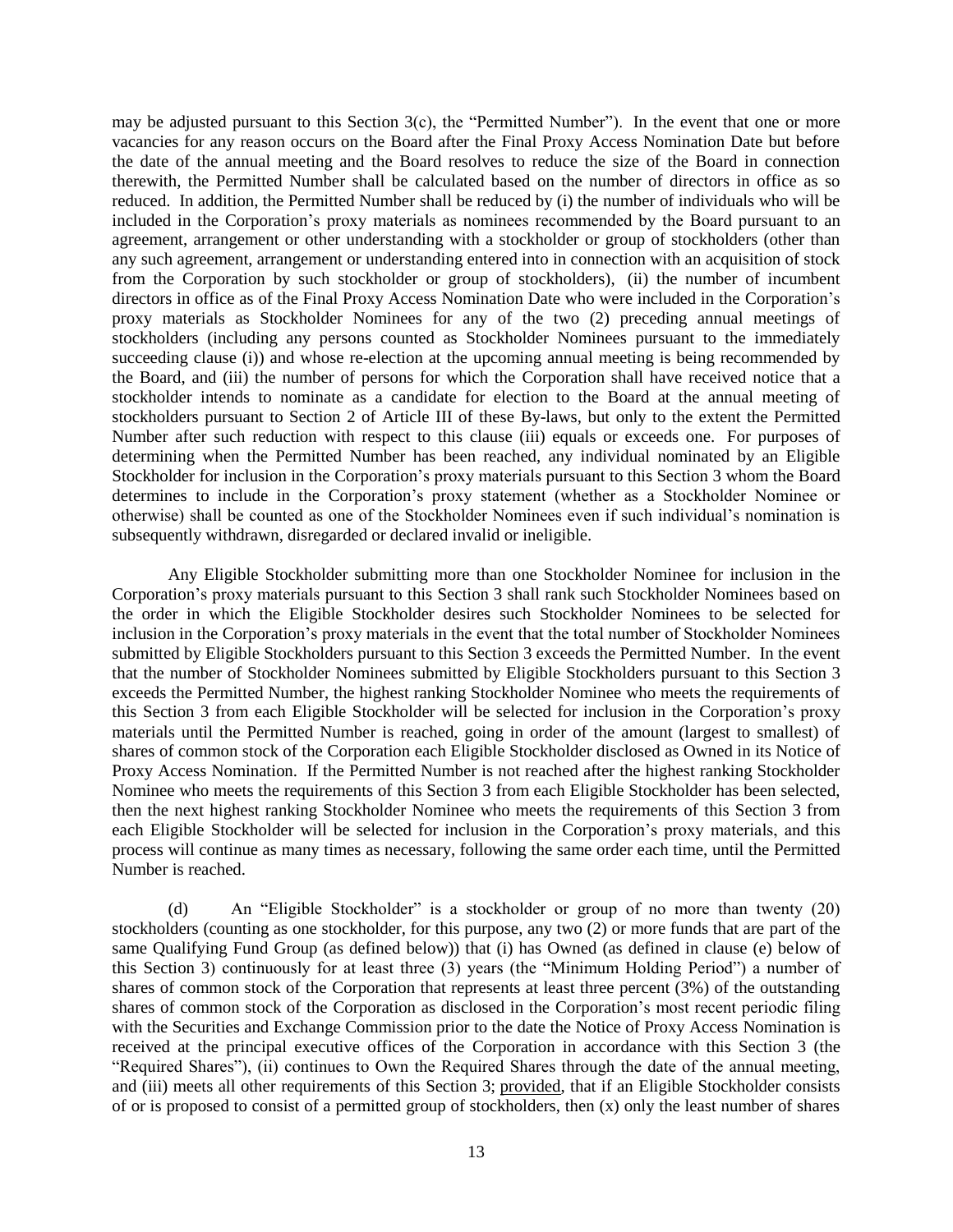Owned by a given stockholder at any time during the Minimum Holding Period may be counted toward the Required Shares for purposes of the foregoing clause (i), and (y) the condition of the foregoing clause (ii) shall be considered satisfied only if each stockholder that is a member of such group of stockholders continues to Own through the date of the annual meeting no less than the least number of shares Owned by such stockholder at any time during the Minimum Holding Period. A "Qualifying Fund Group" means two (2) or more funds that are (i) under common management and investment control, (ii) under common management and funded primarily by the same employer, or (iii) a "group of investment companies" as such term is defined in Section  $12(d)(1)(G)(ii)$  of the Investment Company Act of 1940, as amended. Whenever the Eligible Stockholder consists of a group of stockholders (including a group of funds that are part of the same Qualifying Fund Group), (i) each provision in this Section 3 that requires the Eligible Stockholder to provide any written statements, representations, undertakings, agreements or other instruments or to meet any other conditions shall be deemed to require each stockholder (including each individual fund) that is a member of such group to provide such statements, representations, undertakings, agreements or other instruments and to meet such other conditions (except that the members of such group may aggregate the shares that each member has Owned continuously throughout the Minimum Holding Period in order to meet the three percent (3%) Ownership requirement of the "Required Shares" definition), and (ii) a breach of any obligation, agreement or representation under this Section 3 by any member of such group shall be deemed a breach by the Eligible Stockholder. No stockholder may be a member of more than one group of stockholders constituting an Eligible Stockholder with respect to any annual meeting.

(e) For purposes of this Section 3, a stockholder shall be deemed to "Own" only those outstanding shares of common stock of the Corporation as to which the stockholder possesses both (i) the full voting and investment rights pertaining to the shares, and (ii) the full economic interest in (including the opportunity for profit from and risk of loss on) such shares; provided, that the number of shares calculated in accordance with clauses (i) and (ii) shall not include any shares (A) sold by such stockholder or any of its affiliates in any transaction that has not been settled or closed, (B) borrowed by such stockholder or any of its affiliates for any purposes or purchased by such stockholder or any of its affiliates pursuant to an agreement to resell, or (C) subject to any option, warrant, forward contract, swap, contract of sale, or other derivative or similar instrument or agreement entered into by such stockholder or any of its affiliates, whether any such instrument or agreement is to be settled with shares or with cash based on the notional amount or value of shares of outstanding common stock of the Corporation, in any such case which instrument or agreement has, or is intended to have, the purpose or effect of (1) reducing in any manner, to any extent or at any time in the future, such stockholder's or its affiliates' full right to vote or direct the voting of any such shares, and/or (2) hedging, offsetting or altering to any degree any gain or loss realized or realizable from maintaining the full economic ownership of such shares by such stockholder or affiliate. A stockholder shall "Own" shares held in the name of a nominee or other intermediary so long as the stockholder retains the right to instruct how the shares are voted with respect to the election of directors and possesses the full economic interest in the shares. A stockholder's Ownership of shares shall be deemed to continue during any period in which (i) the stockholder has loaned such shares, provided that the stockholder has the power to recall such loaned shares on five (5) business days' notice and includes in the Notice of Proxy Access Nomination an agreement that it will (A) promptly recall such loaned shares upon being notified that any of its Stockholder Nominees will be included in the Corporation's proxy materials, and (B) continue to hold such recalled shares through the date of the annual meeting, or (ii) the stockholder has delegated any voting power by means of a proxy, power of attorney or other instrument or arrangement which is revocable at any time by the stockholder. The terms "Owned," "Owning" and other variations of the word "Own" shall have correlative meanings. Whether outstanding shares of common stock of the Corporation are "Owned" for these purposes shall be decided by the Board.

(f) To be in proper written form, a Notice of Proxy Access Nomination shall set forth or be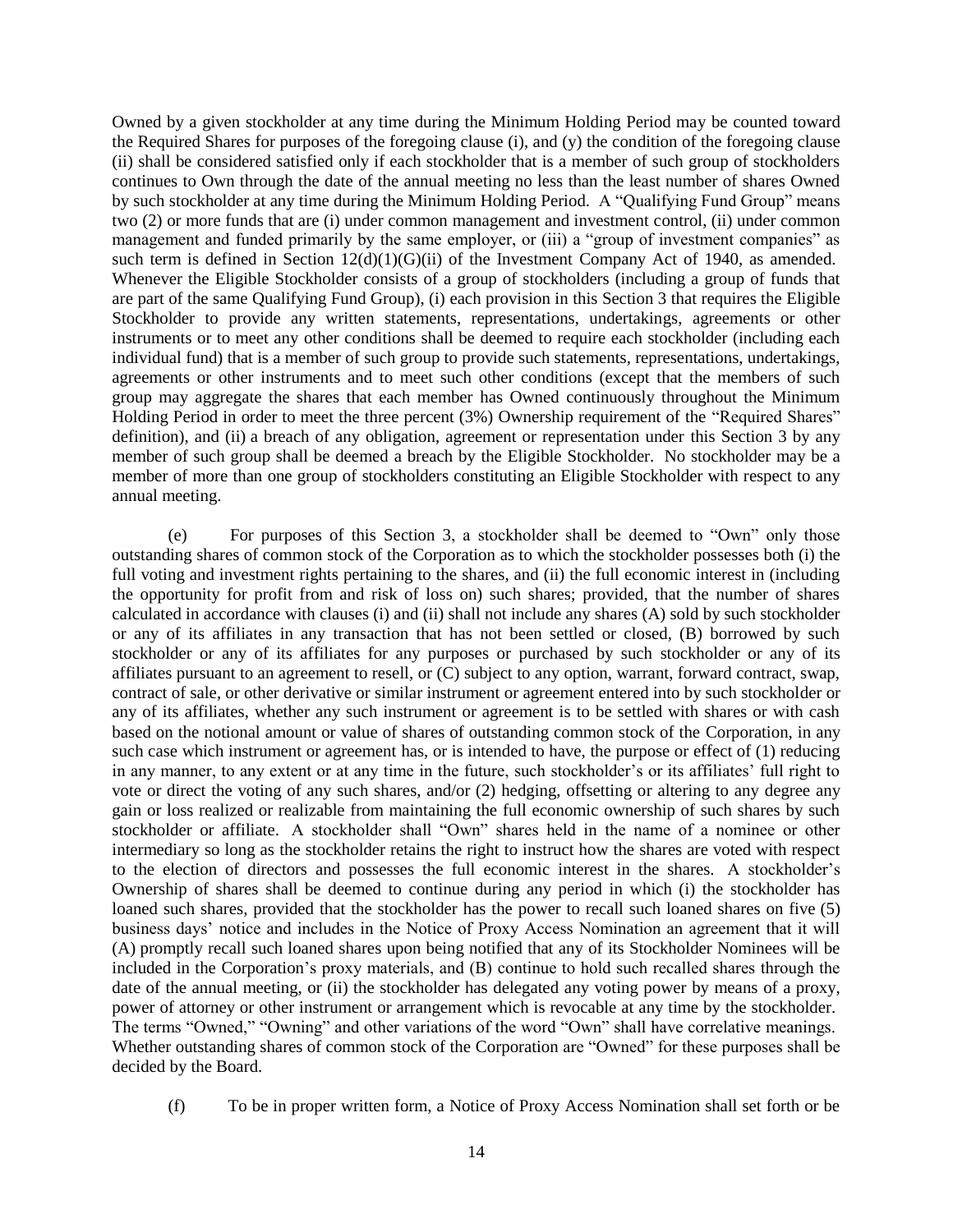accompanied by the following:

(1) a statement by the Eligible Stockholder (A) setting forth and certifying as to the number of shares it Owns and has Owned continuously throughout the Minimum Holding Period, (B) agreeing to continue to Own the Required Shares through the date of annual meeting, and (C) indicating whether it intends to continue to own the Required Shares for at least one (1) year following the annual meeting;

(2) one or more written statements from the record holder of the Required Shares (and from each intermediary through which the Required Shares are or have been held during the Minimum Holding Period) verifying that, as of a date within seven (7) calendar days prior to the date the Notice of Proxy Access Nomination is delivered to or mailed and received at the principal executive offices of the Corporation, the Eligible Stockholder Owns, and has Owned continuously throughout the Minimum Holding Period, the Required Shares, and the Eligible Stockholder's agreement to provide, within five (5) business days after the later of the record date for the annual meeting or the public announcement thereof, one or more written statements from the record holder and such intermediaries verifying the Eligible Stockholder's continuous Ownership of the Required Shares through the record date;

a copy of the Schedule 14N that has been or is concurrently being filed with the Securities and Exchange Commission as required by Rule 14a-18 under the Exchange Act;

(4) the details of any relationship that existed within the past three (3) years and that would have been described pursuant to Item 6(e) of Schedule 14N if it existed on the date of submission of the Schedule 14N;

(5) the information, representations, agreements and other documents that would be required to be set forth in or included with a nominating Record Stockholder Notice pursuant to Section 2 or Article III;

(6) a representation that the Eligible Stockholder (A) acquired the Required Shares in the ordinary course of business and not with the intent to change or influence control of the Corporation, and does not presently have such intent, (B) has not nominated and will not nominate for election to the Board at the annual meeting any person other than the Stockholder Nominee(s) it is nominating pursuant to this Section 3, (C) has not engaged and will not engage in, and has not and will not be a "participant" in another person's, "solicitation" within the meaning of Rule 14a-1(l) under the Exchange Act in support of the election of any individual as a director at the annual meeting other than its Stockholder Nominee(s) or a nominee of the Board, (D) has not distributed and will not distribute to any stockholder of the Corporation any form of proxy for the annual meeting other than the form distributed by the Corporation, (E) has complied and will comply with all laws, rules and regulations applicable to solicitations and the use, if any, of soliciting material in connection with the annual meeting, and (F) has provided and will provide facts, statements and other information in all communications with the Corporation and its stockholders that are or will be true and correct in all material respects and do not and will not omit to state a material fact necessary in order to make the statements made, in light of the circumstances under which they were made, not misleading;

(7) an undertaking that the Eligible Stockholder to (A) assume all liability arising out of, and indemnify and hold harmless (jointly with all other group members, in the case of a group member) the Corporation and each of its directors, officers, and employees individually against any liability, loss, damages, expenses or other costs (including attorneys' fees) in connection with, any threatened or pending action, suit or proceeding, whether legal, administrative or investigative, against the Corporation or any of its directors, officers, or employees arising out of any legal or regulatory violation arising out of the Eligible Stockholder's actions or communications with the shareholders of the Corporation or out of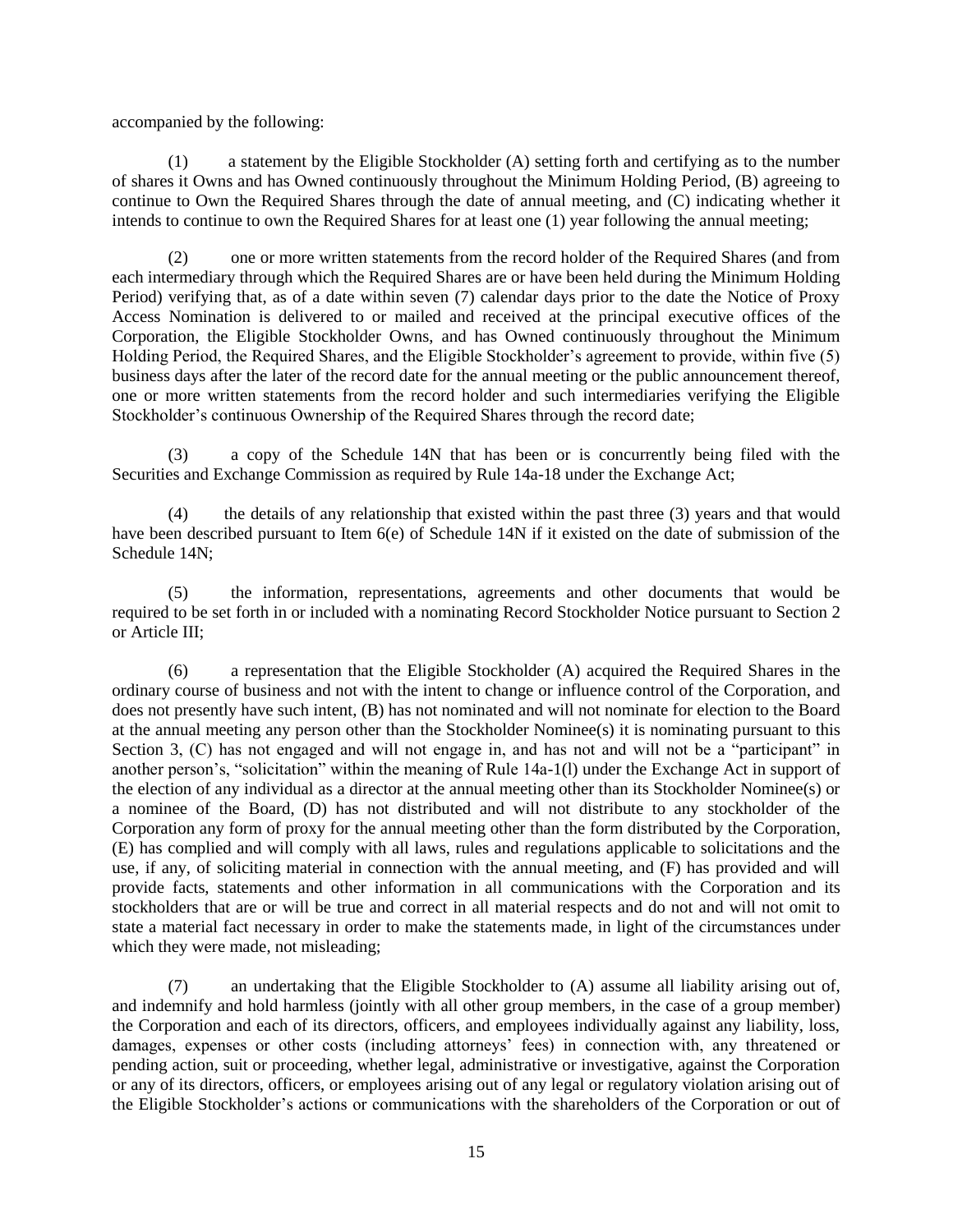the information that the Eligible Stockholder provided to the Corporation, (B) comply with all laws, rules, regulations and listing standards applicable to any solicitation in connection with the annual meeting of shareholders and (C) provide to the Corporation prior to the annual meeting of shareholders such additional information as necessary or reasonably requested by the Corporation;

(8) in the case of a nomination by an Eligible Stockholder consisting of a group of stockholders, the designation by all group members of one member of the group that is authorized to receive communications, notices and inquiries from the Corporation and to act on behalf of all members of the group with respect to all matters relating to the nomination under this Section 3 (including withdrawal of the nomination); and

(9) in the case of a nomination by an Eligible Stockholder consisting of a group of stockholders in which two (2) or more funds are intended to be treated as one stockholder for purposes of qualifying as an Eligible Stockholder, documentation reasonably satisfactory to the Corporation that demonstrates that the funds are part of the same Qualifying Fund Group.

 $(g)$  In addition to the information required or requested pursuant to Section 3(f) or any other provision of these By-laws, (i) the Corporation may require any proposed Stockholder Nominee to furnish any other information that (A) may reasonably be requested by the Corporation to determine whether the Stockholder Nominee would be independent under the rules and listing standards of the securities exchanges upon which the stock of the Corporation is listed or traded, any applicable rules of the Securities and Exchange Commission or any publicly disclosed standards used by the Board in determining and disclosing the independence of the Corporation's directors (the "Independence Standards"), (B) could be material to a reasonable stockholder's understanding of the independence, or lack thereof, of such Stockholder Nominee, or (C) may reasonably be requested by the Corporation to determine the eligibility of such Stockholder Nominee to be included in the Corporation's proxy materials pursuant to this Section 3 or to serve as a director of the Corporation, and (ii) the Corporation may require the Eligible Stockholder to furnish any other information that may reasonably be requested by the Corporation to verify the Eligible Stockholder's continuous Ownership of the Required Shares throughout the Minimum Holding Period and through the date of the annual meeting.

(h) The Eligible Stockholder may, at its option, provide to the Secretary, at the time the Notice of Proxy Access Nomination is provided, a written statement, not to exceed five hundred (500) words for each Stockholder Nominee, in support of its Stockholder Nominee(s)' candidacy (a "Supporting Statement"). Only one Supporting Statement may be submitted by an Eligible Stockholder (including any group of stockholders together constituting an Eligible Stockholder) in support of its Stockholder Nominee(s). Notwithstanding anything to the contrary contained in this Section 3, the Corporation may omit from its proxy materials any information or Supporting Statement (or portion thereof) that it, in good faith, believes would violate any applicable law, rule or regulation.

(i) In the event that any information or communications provided by an Eligible Stockholder or a Stockholder Nominee to the Corporation or its stockholders is not, when provided, or thereafter ceases to be true and correct in all material respects or omits to state a material fact necessary to make the statements made, in light of the circumstances under which they were made, not misleading, such Eligible Stockholder or Stockholder Nominee, as the case may be, shall promptly notify the Secretary of any such defect and of the information that is required to correct any such defect. Without limiting the foregoing, an Eligible Stockholder shall provide immediate notice to the Corporation if the Eligible Stockholder ceases to Own at least the Required Shares at any time prior to the date of the annual meeting. In addition, any person providing any information to the Corporation pursuant to this Section 3 shall further update and supplement such information, if necessary, so that all such information shall be true and correct as of the record date for the annual meeting, and such update and supplement shall be delivered to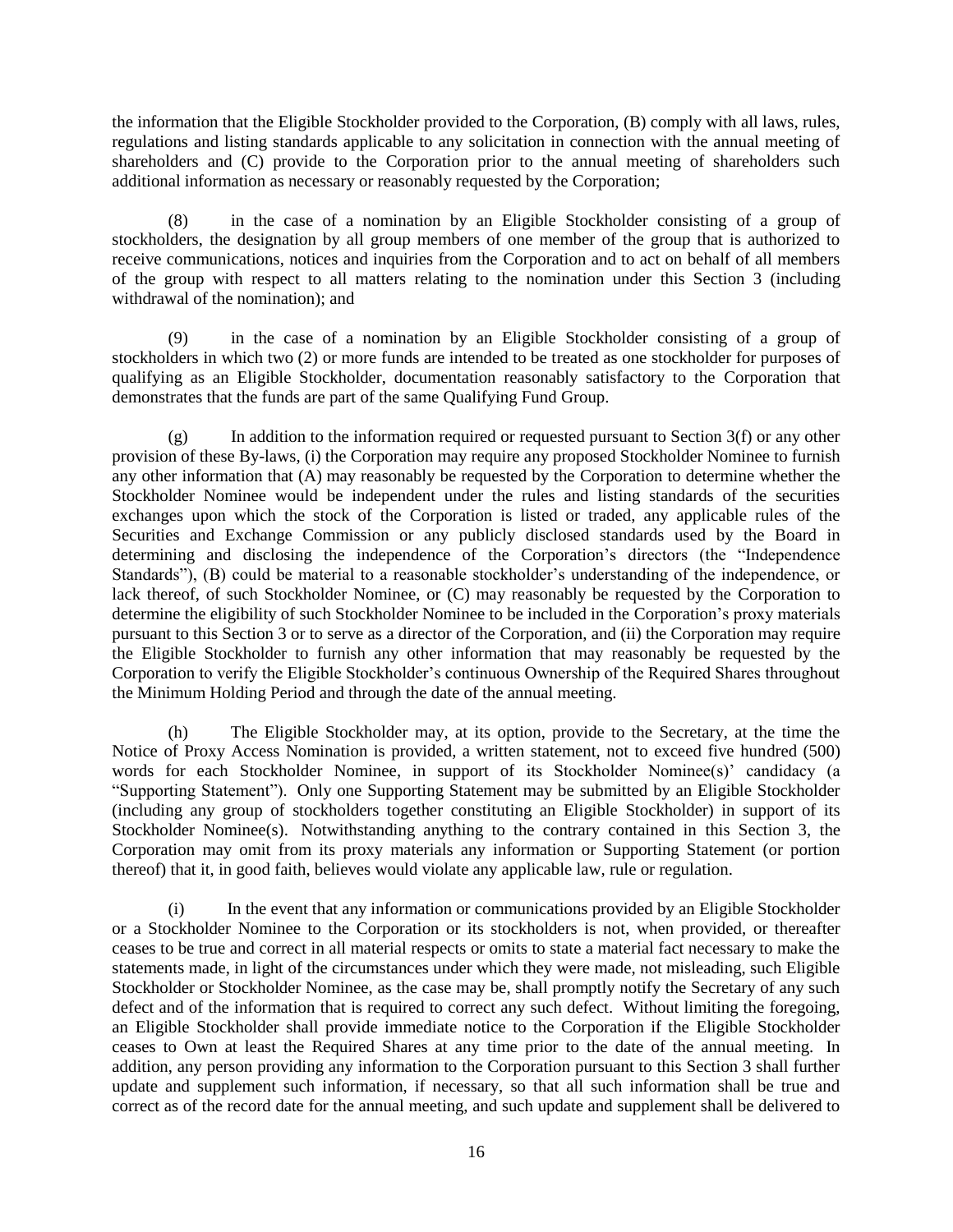or mailed and received by the Secretary at the principal executive offices of the Corporation not later than five (5) business days after the record date. For the avoidance of doubt, no notification, update or supplement provided pursuant to this Section 3(i) or otherwise shall be deemed to cure any defect in any previously provided information or communications or limit the remedies available to the Corporation relating to any such defect (including the right to omit a Stockholder Nominee from its proxy materials pursuant to this Section 3).

(j) Notwithstanding anything to the contrary contained in this Section 3, the Corporation shall not be required to include in its proxy materials, pursuant to this Section 3, any Stockholder Nominee (i) who would not be an independent director under the Independence Standards, (ii) whose election as a member of the Board would cause the Corporation to be in violation of these By-laws, the Certificate of Incorporation (including, for the avoidance of doubt, any Certificate of Designations, Preferences & Rights), the rules and listing standards of the securities exchanges upon which the stock of the Corporation is listed or traded, or any applicable law, rule or regulation, (iii) who is or has been, within the past three (3) years, an officer or director of a competitor, as defined in Section 8 of the Clayton Antitrust Act of 1914, (iv) who is a named subject of a pending criminal proceeding (excluding traffic violations and other minor offenses) or has been convicted in such a criminal proceeding within the past ten (10) years, (v) who is subject to any order of the type specified in Rule 506(d) of Regulation D promulgated under the Securities Act of 1933, as amended, or (vi) who shall have provided any information to the Corporation or its stockholders that was untrue in any material respect or that omitted to state a material fact necessary to make the statements made, in light of the circumstances in which they were made, not misleading.

(k) Notwithstanding anything to the contrary set forth herein, if (i) a Stockholder Nominee and/or the applicable Eligible Stockholder breaches any of its agreements or representations or fails to comply with any of its obligations under this Section 3, or (ii) a Stockholder Nominee otherwise becomes ineligible for inclusion in the Corporation's proxy materials pursuant to this Section 3, or dies, becomes disabled or otherwise becomes ineligible or unavailable for election at the annual meeting, in each case as determined by the Board or any committee thereof or the presiding officer of the annual meeting, (A) the Corporation may omit or, to the extent feasible, remove the information concerning such Stockholder Nominee and the related Supporting Statement from its proxy materials and/or otherwise communicate to its stockholders that such Stockholder Nominee will not be eligible for election at the annual meeting, (B) the Corporation shall not be required to include in its proxy materials any successor or replacement nominee proposed by the applicable Eligible Stockholder or any other Eligible Stockholder, and (C) the presiding officer of the annual meeting shall declare such nomination to be invalid and such nomination shall be disregarded, notwithstanding that proxies in respect of such vote may have been received by the Corporation.

(l) Any Stockholder Nominee who is included in the Corporation's proxy materials for a particular annual meeting of stockholders but either (i) withdraws from or becomes ineligible or unavailable for election at the annual meeting, or (ii) does not receive at least twenty-five percent (25%) of the votes cast in favor of such Stockholder Nominee's election, will be ineligible to be a Stockholder Nominee pursuant to this Section 3 for the next two (2) annual meetings of stockholders. For the avoidance of doubt, the immediately preceding sentence shall not prevent any stockholder from nominating any person to the Board pursuant to Section 2 of Article III of these By-laws.

(m) This Section 3 provides the exclusive method for a stockholder to include nominees for election to the Board in the Corporation's proxy materials.

Section 4. Resignations: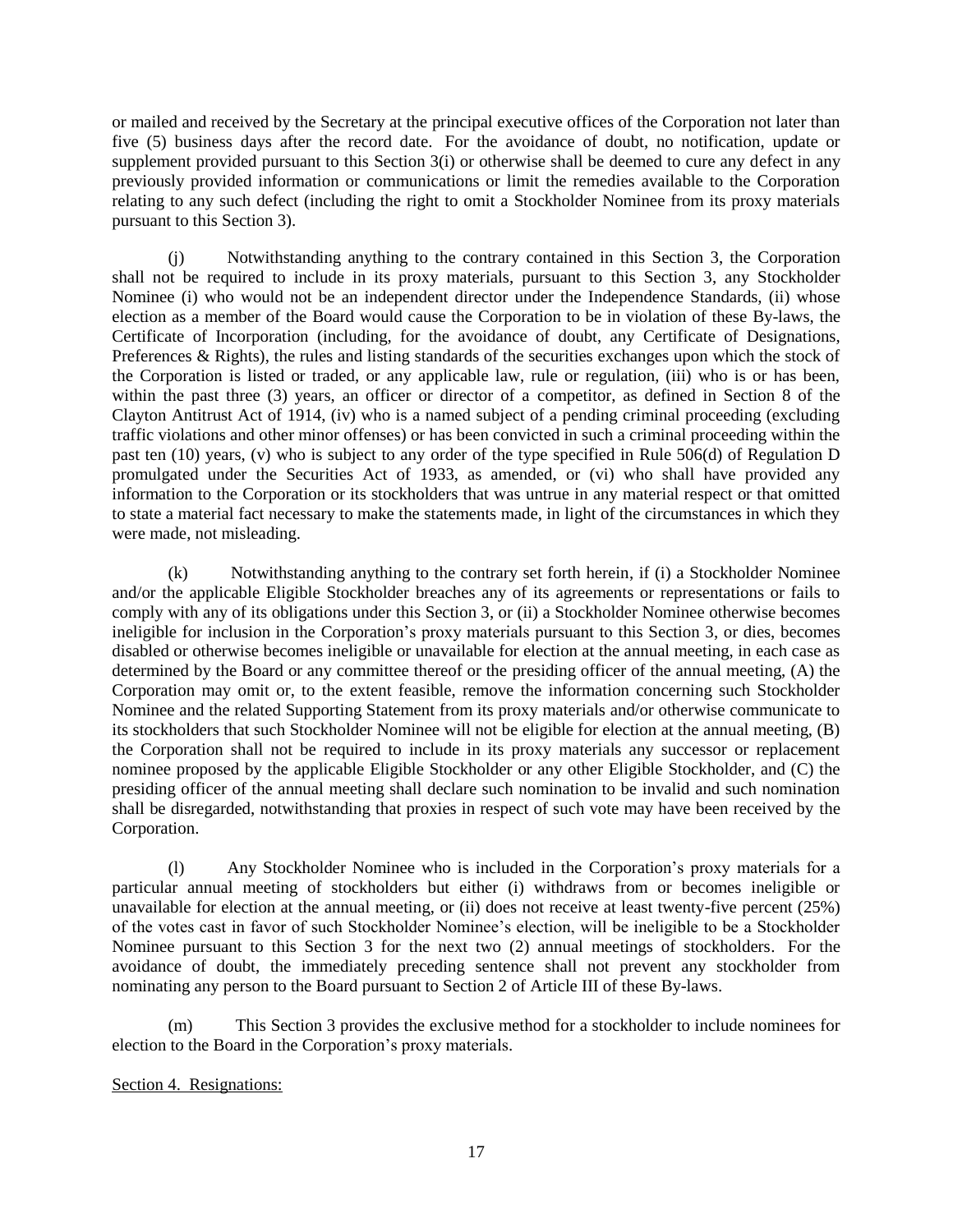Any director, member of a committee or other officer may resign at any time. Such resignation shall be made in writing, and shall specify whether it will be effective at a particular time, upon receipt by the Chief Executive Officer (or any Co-Chief Executive Officer) or the Secretary or at the pleasure of the Board of Directors. If no such specification is made, it shall be deemed effective at the pleasure of the Board of Directors.

## Section 5. Newly Created Directorships, Vacancies and Removal:

Subject to the rights of the holders of any series of Preferred Stock then outstanding, newly created directorships resulting from any increase in the authorized number of directors or any vacancies in the Board of Directors resulting from death, resignation, retirement, disqualification, removal from office or other cause shall, unless otherwise required by law or by resolution of the Board of Directors, be filled only by the affirmative vote of a majority of the directors then in office, even if less than a quorum (and not by stockholders), or if all of the directors shall have been removed, by the affirmative vote of the holders of a majority of the voting power of the shares entitled to vote thereon, present in person or by proxy at a meeting, and any director so chosen shall hold office for a term expiring at the next succeeding annual meeting of stockholders following the filling of such vacancy and shall remain in office until such director's successor shall have been elected and qualified. No decrease in the number of directors constituting the Board of Directors shall shorten the term of any incumbent director.

If the office of any member of a committee or other officer becomes vacant, the Board of Directors may appoint any qualified person to fill such vacancy, who shall hold office for the unexpired term and until his successor shall be duly chosen.

Subject in each case to the rights of the holders of any series of Preferred Stock then outstanding, (a) any director serving a term that does not expire at the next annual meeting of stockholders following such director's election by stockholders or appointment to fill a vacancy may be removed from office only for cause and only upon the affirmative vote of the holders of a majority of the voting power of the shares of the Corporation entitled to vote thereon and (b) any other director may be removed from office, with or without cause, upon the affirmative vote of the holders of a majority of the voting power of the shares of the Corporation entitled to vote thereon.

If the holders of any series of Preferred Stock then outstanding are entitled to elect one or more directors, these provisions shall not apply, in respect to the removal without cause of a director or directors so elected, to the vote of the holders of the outstanding shares of that series and the rights of the holders of such shares shall be as set out in the Certificate of Designations, Preferences & Rights for such shares.

#### Section 6. Powers:

The Board of Directors shall exercise all the powers of the Corporation except such as are by law, or by the Certificate of Incorporation of the Corporation or by these By-laws conferred upon or reserved to the stockholders.

#### Section 7. Designation of Committee Members:

At each regular annual meeting of the Board of Directors, the directors may, by resolution of the Board of Directors, designate directors to serve as members of the compensation committee, the audit committee and the governance and nominating committee until the next regular annual meeting of the Board of Directors and until their successors are duly designated, and designate, if it desires, other directors as alternate members who may replace any absent or disqualified member at any meeting of the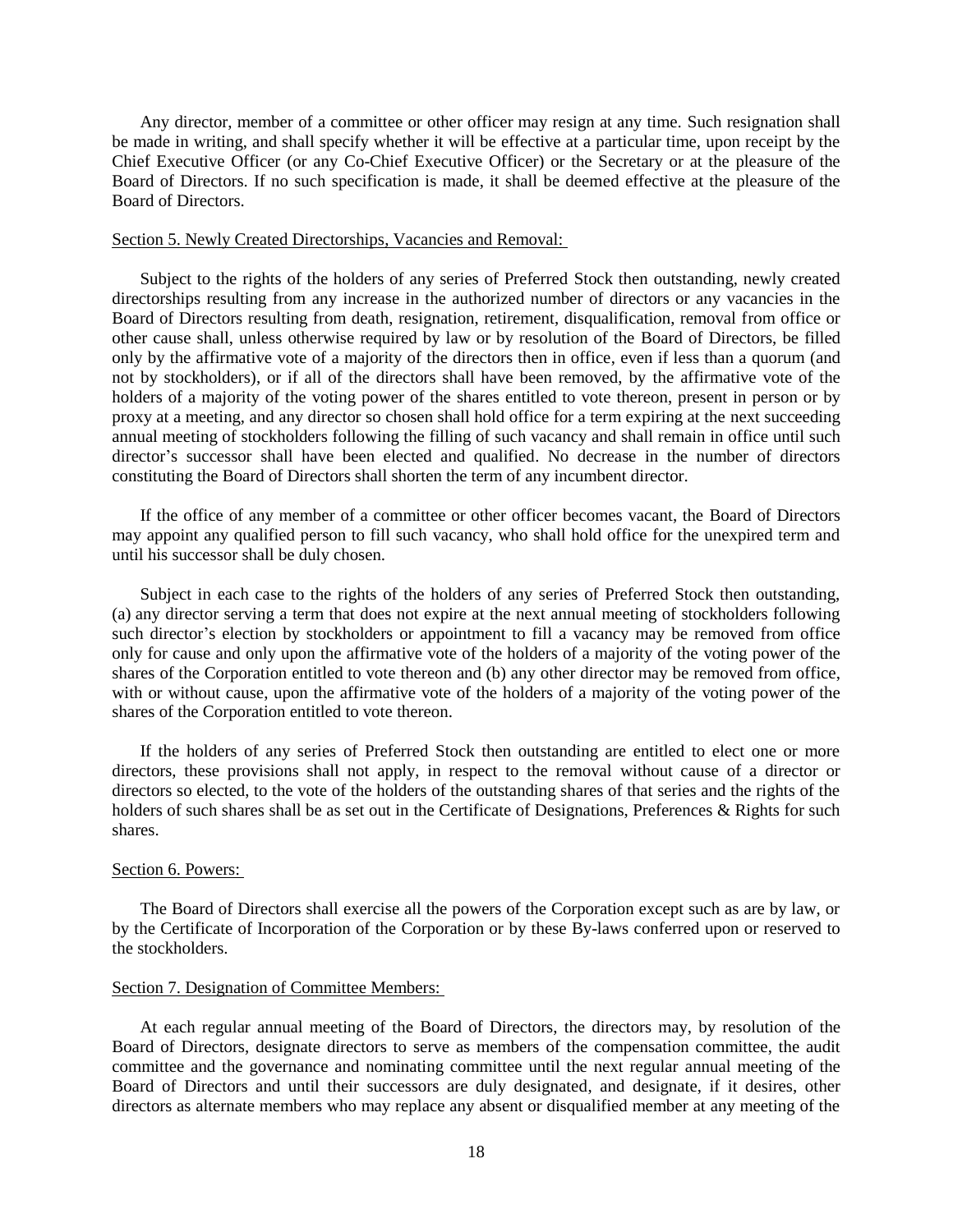committee. The Board of Directors may from time to time provide for such other committees as may be deemed necessary or desirable, and designate to such committees such authority and duties as are appropriate and allowed by Delaware law, and shall, for those committees, designate a director or directors to serve as the member or members and may, if it desires, designate other directors as alternate members who may replace any absent or disqualified member at any meeting of the committee. In the absence or disqualification of any member of any committee and any alternate member in his or her place, the member or members of the committee present at the meeting and not disqualified from voting, whether or not he or she or they constitute a quorum, may by unanimous vote appoint another member of the Board of Directors to act at the meeting in the place of the absent or disqualified member.

#### Section 8. Meetings:

The directors may hold their annual meeting for the purpose of organization and the transaction of business, if a quorum be present, immediately after the annual meeting of the stockholders; or the time and place of such meeting may be fixed by consent in writing of all the directors.

Regular meetings of the directors may be held without notice at such places and times as shall be determined from time to time by resolution of the Board of Directors.

Special meetings of the Board of Directors for any purpose or purposes may be called at any time, upon at least twelve (12) hours personal notice to each director, by (i) the Chief Executive Officer (or any Co-Chief Executive Officer), (ii) the director, if any, that has been designated by the Board of Directors as the lead independent director of the Board of Directors, or (iii) the Secretary. For purposes of this paragraph, personal notice of a special meeting shall be deemed given if notice of the special meeting is given by telephone to a director or is sent by confirmed facsimile transmission or by electronic mail to a director, at that director's telephone number, facsimile number or electronic mail address, as applicable, as it is then shown on the records of the Corporation as the preferred point of contact for such director. Such special meetings shall be held at such time and place as may be determined by the person calling the meeting, and such time and place shall be stated in the notice of the call of the meeting. A notice of special meeting need not state the purpose of such meeting, and, unless otherwise indicated in the notice thereof, any and all business may be transacted at a special meeting.

Unless otherwise restricted by the Certificate of Incorporation or these By-laws, members of the Board of Directors, or any committee designated by the Board of Directors, may participate in a meeting of the Board of Directors, or any committee, by means of conference telephone or similar communications equipment by means of which all persons participating in the meeting can hear each other, and such participation in a meeting shall constitute presence in person at the meeting.

### Section 9. Quorum and Conduct of Business:

A majority of the Whole Board shall constitute a quorum for the transaction of business, and all matters shall be determined by the affirmative vote of a majority of the directors present, except as otherwise provided herein or required by law. If at any meeting of the Board of Directors there shall be less than a quorum present, a majority of those present may adjourn the meeting from time to time until a quorum is obtained, and no further notice thereof need be given other than by announcement at the meeting which shall be so adjourned.

#### Section 10. Compensation:

Directors shall not receive any stated salary for their services as directors or as members of committees, except that by resolution of the Board of Directors, retainer fees, meeting fees, expenses of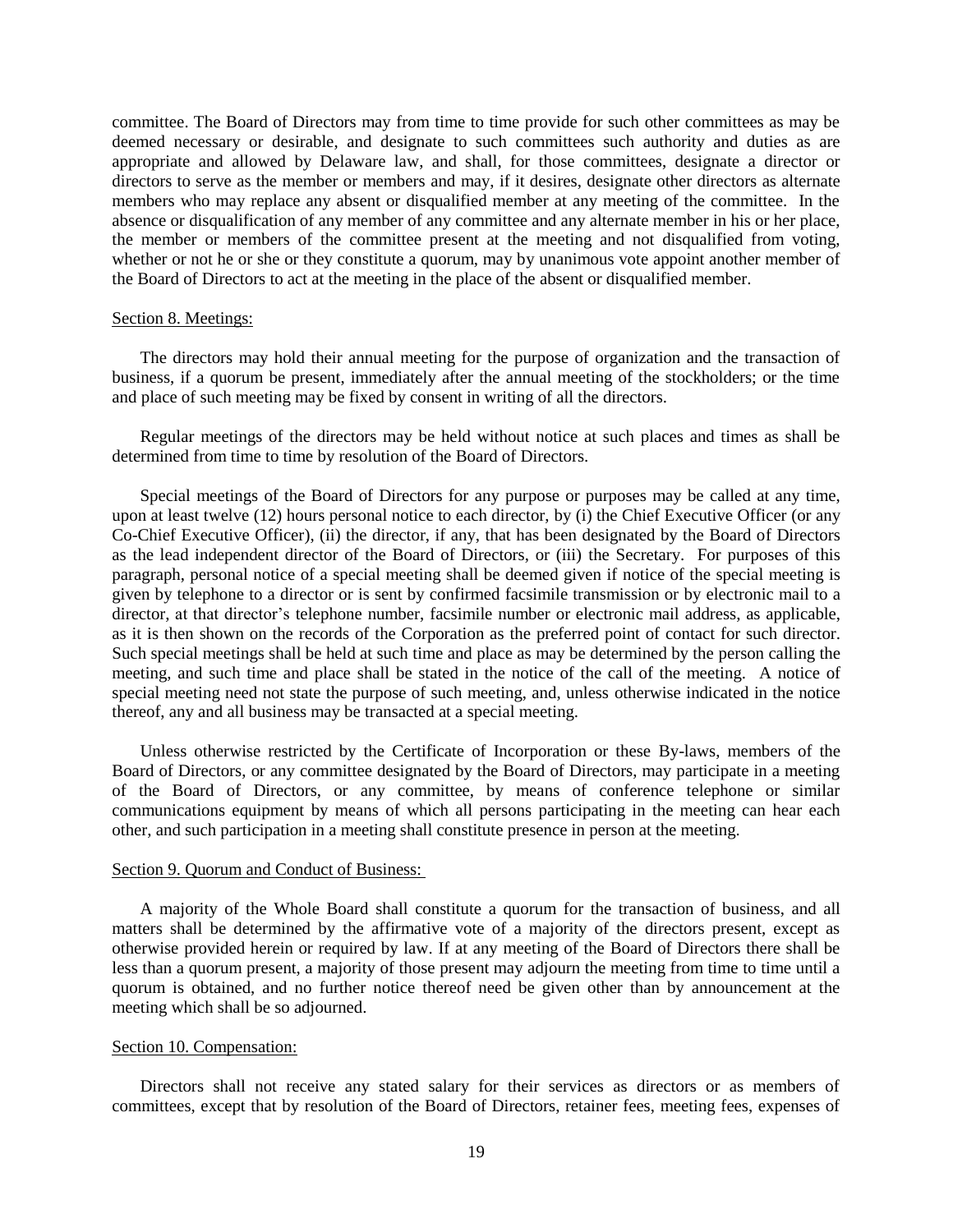attendance at meetings and other benefits and payments may be authorized (including in connection with service as members of a committee). Nothing herein contained shall be construed to preclude any director from serving the Corporation in any other capacity as an officer, agent or otherwise, and receiving compensation therefore.

## Section 11. Action without Meeting:

Any action required or permitted to be taken at any meeting of the Board of Directors may be taken without a meeting if, prior to such action, all of the members of the Board of Directors consent thereto in writing or by electronic transmission and the writing or writings or electronic transmission or transmissions are filed with the minutes of the proceedings of the Board of Directors. Such filing shall be in paper form if the minutes are maintained in paper form and shall be in electronic form if the minutes are maintained in electronic form.

# ARTICLE IV. STANDING AND OTHER COMMITTEES

### Section 1. Compensation Committee:

The Board of Directors may elect from its own membership a compensation committee of not less than three nor more than eight members whose chairman shall also be named by the directors. The compensation committee shall prescribe the compensation of all persons who are deemed to be "executive officers" (as defined in Rule 3b-7 under the Exchange Act) and any employees of the Corporation or its subsidiaries who earn a salary and bonus totaling \$500,000 or more per year. The compensation of all other officers of the Corporation shall be determined by the Chief Executive Officer (or any Co-Chief Executive Officer). The compensation committee shall also perform such other duties not inconsistent with the spirit and purpose of the committee as are delegated to it by the Board of Directors.

## Section 2. Audit Committee:

The audit committee shall consist of not less than three nor more than eight members elected by the directors from among their own number. The audit committee shall appoint the firm to be employed by the Corporation as its external auditor; shall consult with the persons chosen to be the external auditors with regard to the plan of audit; shall review and approve the fees of the external auditors for audit and non-audit services; shall review, in consultation with the external auditors, their report of audit, or proposed report of audit, and the accompanying management letter, if any; shall review with management and the external auditor before publication or issuance, the annual financial statement, and any annual reports to be filed with the Securities and Exchange Commission; shall consult with the external auditors (periodically, as appropriate, out of the presence of management) with regard to the adequacy of the internal auditing and general accounting functions of the Corporation; shall consult with the internal auditors (periodically, as appropriate, out of the presence of management) with regard to cooperation of corporate divisions with the internal auditing and accounting departments and the adequacy of corporate systems of accounting and controls; shall serve as a communications liaison between the Board of Directors, the external auditors, and the internal auditors; and shall perform such other duties not inconsistent with the spirit and purpose of the committee as are delegated to it by the Board of Directors.

## Section 3. Governance and Nominating Committee:

The governance and nominating committee shall consist of not less than three members elected by the directors from among their own number. The governance and nominating committee shall receive and evaluate the names and qualifications of potential director candidates, identify individuals qualified to become members of the Board of Directors consistent with criteria set by the Board of Directors and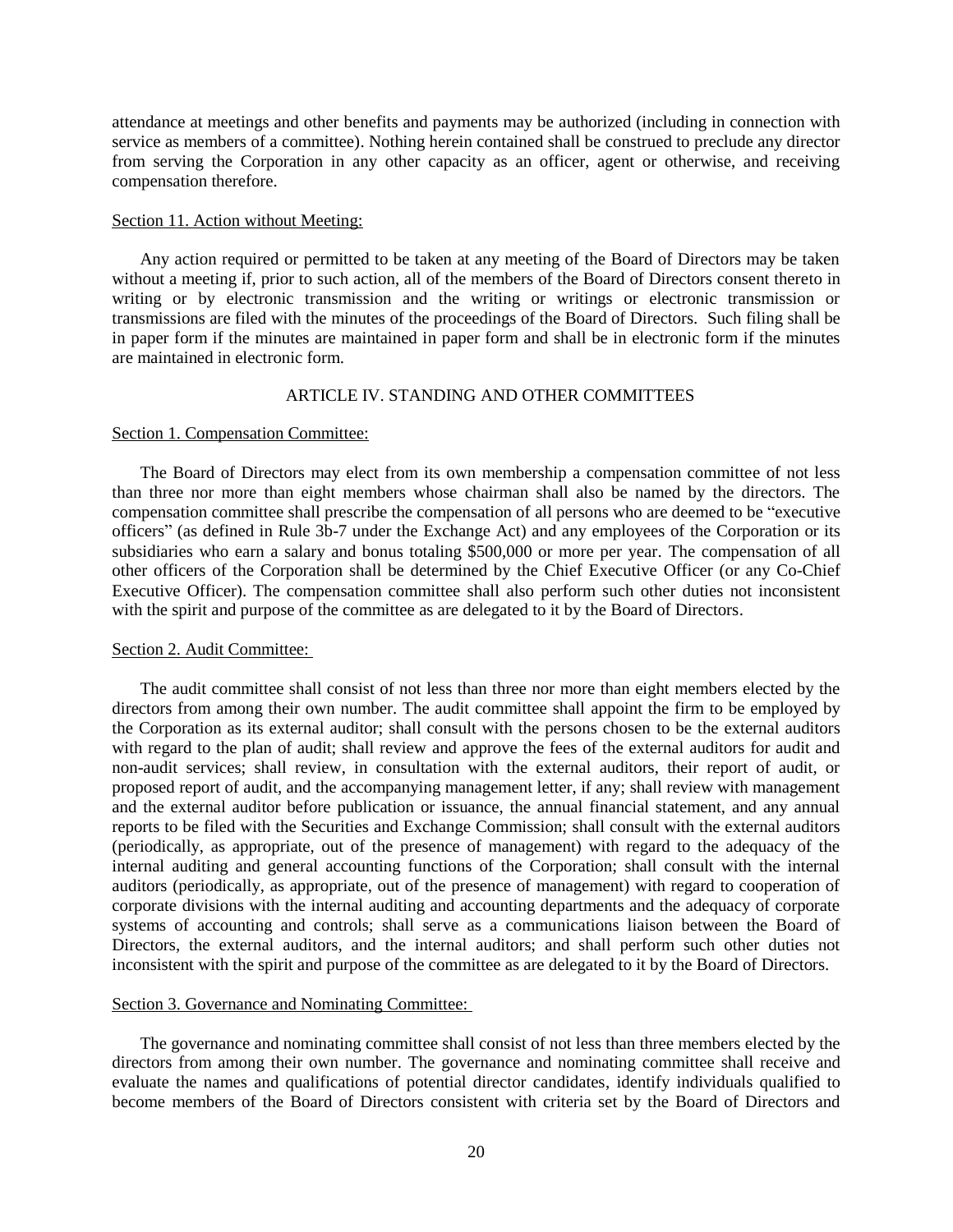recommend director nominees to the Board of Directors and shareholders, recommend the directors to be appointed to committees of the Board of Directors and to be appointed as the committee chairs, develop and recommend to the Board of Directors a set of governance guidelines for the Corporation, monitor and annually evaluate how effectively the Board of Directors and the Corporation have implemented the corporate governance guidelines, oversee evaluations of the Board of Directors and management, and perform such other duties not inconsistent with the spirit and purpose of the committee as are delegated to it by the Board of Directors.

## Section 4. Meetings:

Meetings of the compensation committee, the audit committee, the governance and nominating committee, and any other committee, shall be held on call of the chairman of the committee or any committee member. Meetings may be held by means of conference telephone or similar communications equipment by means of which all persons participating in the meeting can hear each other, and such participation in a meeting shall constitute presence in person at the meeting. A majority of the members of a committee shall constitute a quorum, and all matters shall be determined by the affirmative vote of a majority of the members present.

#### Section 5. Action without Meeting:

Any action required or permitted to be taken at any meeting of a committee of the Board of Directors may be taken without a meeting if, prior to such action, all of the members of the committee consent thereto in writing or by electronic transmission and the writing or writings or electronic transmission or transmissions are filed with the minutes of the proceedings of the committee. Such filing shall be in paper form if the minutes are maintained in paper form and shall be in electronic form if the minutes are maintained in electronic form.

## ARTICLE V. OFFICERS; CHAIRMAN OF THE BOARD

# Section 1. Elected Officers:

The elected officers of the Corporation shall be a Chief Executive Officer or two co-Chief Executive Officers, as the Board of Directors shall determine, such Vice-Presidents as shall from time to time be deemed necessary or appropriate by the Board of Directors, a Secretary, and such other officers as may be deemed necessary or appropriate by the Board of Directors. All such officers shall be elected by the Board of Directors and shall hold office until their successors are elected and qualified or until their earlier resignation or removal. None of the officers of the Corporation need be directors. More than one office may be held by the same person.

## Section 2. Chairman of the Board:

The Board of Directors shall elect one of its own members to be the Chairman of the Board. The Chairman of the Board may also be an elected officer of the Corporation. The Chairman of the Board shall preside at all meetings of the Board of Directors. He shall have and perform such duties as usually devolve upon such office and such other duties as are prescribed or assigned by the By-laws and by the Board of Directors. He shall have power to sign all stock certificates.

#### Section 3. Chief Executive Officer and Co-Chief Executive Officers:

Subject to the control of the Board of Directors, the Chief Executive Officer, or any Co–Chief Executive Officer acting alone, shall be vested with authority to act for the Corporation, and shall have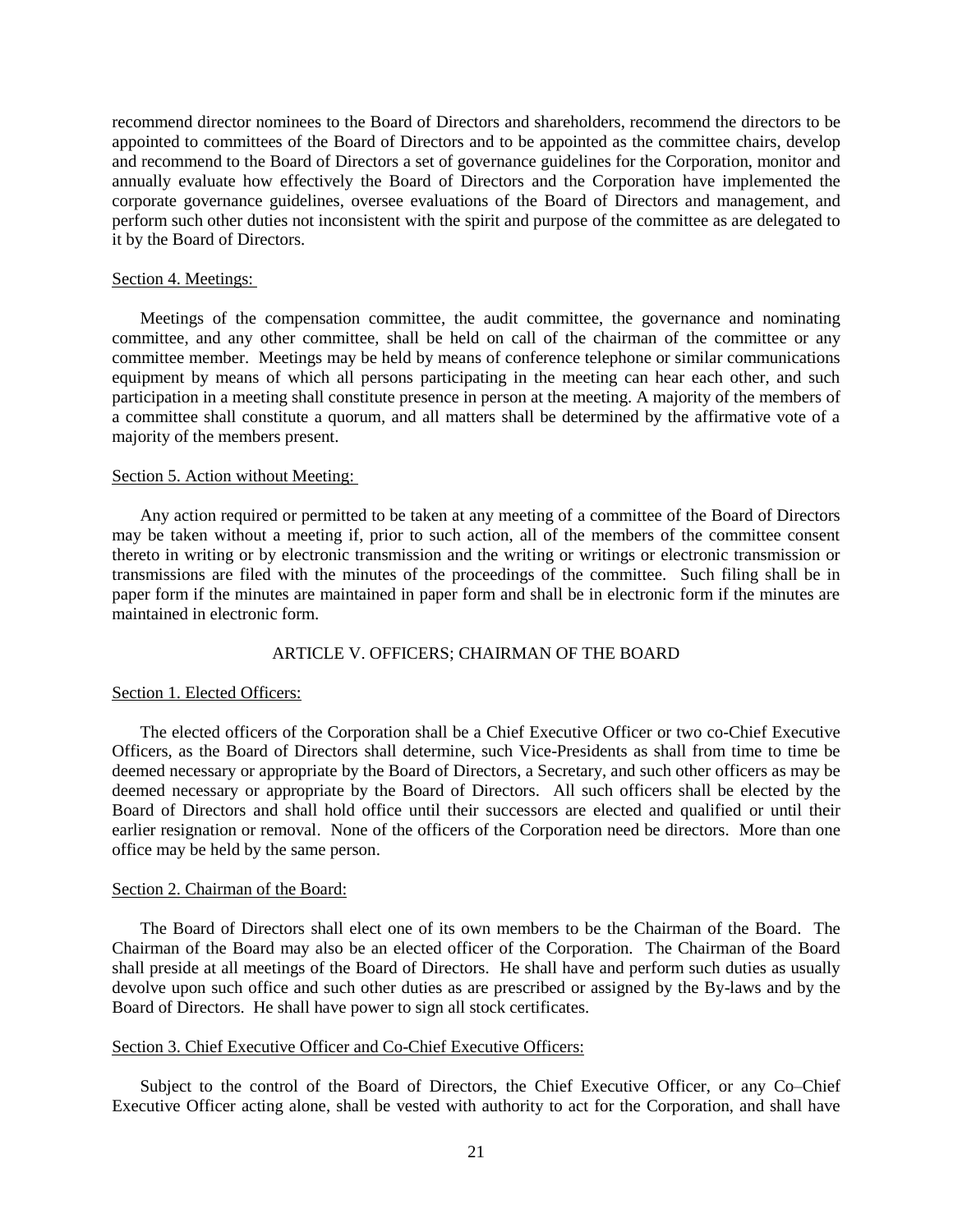general and active management of the business and affairs of the Corporation and such other general powers and duties of supervision and management as usually devolve upon such office and as may be prescribed or assigned by the By-laws and from time to time by the Board of Directors. The Chief Executive Officer, or any Co−Chief Executive Officer acting alone, shall have the power to sign certificates, contracts, obligations and other instruments of the Corporation that are authorized and shall have general supervision and direction of all of the other officers, employees and agents of the Corporation, other than the Chairman of the Board.

### Section 4. Vice Presidents:

Any Vice Presidents shall perform such duties as may be assigned to them from time to time by the By-laws, the Board of Directors, the Chairman of the Board, the Chief Executive Officer or any Co–Chief Executive Officer.

### Section 5. Secretary:

The Secretary shall keep minutes of all meetings of the stockholders and the Board of Directors unless otherwise directed by those bodies. He/She shall have custody of the corporate seal, and the Secretary or any Assistant Secretary shall affix the same to all instruments or papers requiring the seal of the corporation. The Secretary, or in his/her absence, any Assistant Secretary, shall attend to the giving and serving of all notices of the Corporation. He/She shall perform all the duties incident to the office of Secretary, subject to the control of the Board of Directors, and shall do and perform such other duties as may from time to time be assigned by the Board of Directors, the Chairman, the Chief Executive Officer or any Co–Chief Executive Officer. He/She shall have power to sign all stock certificates.

### Section 6. Other Officers and Agents:

The Board of Directors may appoint such other officers and agents as it may deem advisable, who shall exercise such powers and perform such duties as shall be determined from time to time by the Board of Directors.

## Section 7. Election and Term:

The officers of the Corporation shall be elected annually by the Board of Directors at the first meeting held after each annual meeting of stockholders. Each officer shall hold office at the pleasure of the Board of Directors until his death, resignation, retirement, or removal. Any officer may be elected by the Board of Directors at other than annual meetings to serve until the first meeting of the Board of Directors held after the annual meeting of stockholders next following his election. Any officer of the Corporation may be removed at any time, with or without cause, by the Board of Directors.

# ARTICLE VI. MISCELLANEOUS

# Section 1. Certificates of Stock:

The shares of stock of the Corporation may be either represented by certificates or, if provided by resolution of the Board of Directors, uncertificated shares (provided that any such resolution shall not apply to shares represented by a certificate until such certificate is surrendered to the Corporation). Certificates representing shares of the Corporation shall be in such form as shall be determined by the Board of Directors. Any certificate of stock shall be signed by the Chairman or Vice Chairman of the Board or the President or Vice-President, and by the Treasurer or an Assistant Treasurer or the Secretary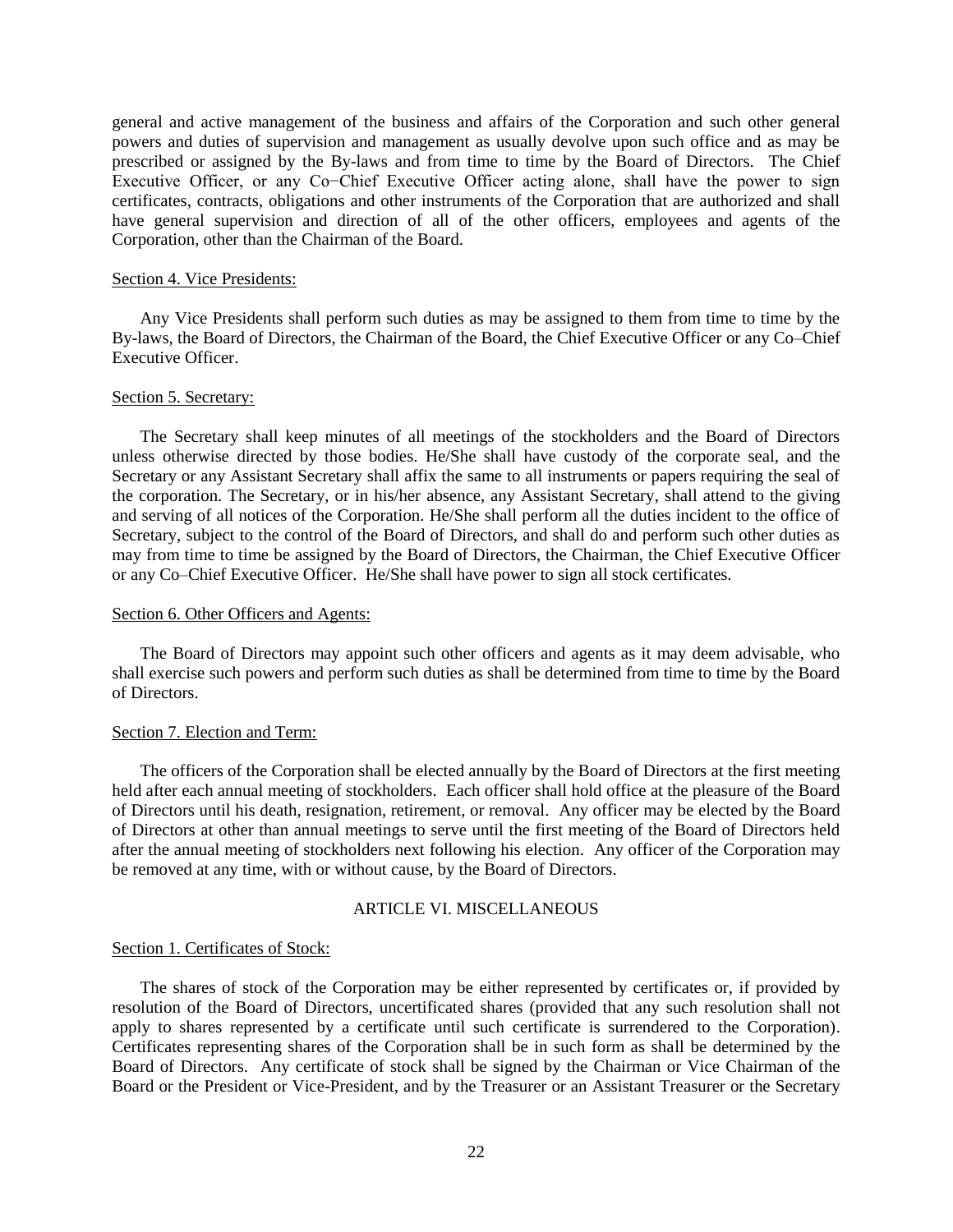or an Assistant Secretary, and shall certify the number of shares owned by the stockholder in the Corporation. Any or all of the signatures may be facsimiles.

## Section 2. Lost Certificates:

The Board of Directors may order a new certificate or certificates of stock or uncertificated shares to be issued in the place of any certificate or certificates of the Corporation alleged to have been lost or destroyed, but in every such case the owner of the lost certificate or certificates shall first cause to be given to the Corporation or its authorized agent a bond in such sum as said Board may direct, as indemnity against any loss that the Corporation may incur by reason of such replacement of the lost certificate or certificates.

## Section 3. Transfer of Shares:

The shares of stock of the Corporation shall be transferable only upon its books by the holders thereof in person or by their duly authorized attorneys or legal representatives, and, except where a certificate is issued in accordance with Section 2 of this Article VI, upon such transfer the old certificates shall be surrendered to the Corporation by the delivery thereof to the person in charge of the stock and transfer books, and ledgers, or to the authorized agent of the Corporation, by whom they shall be cancelled, and new certificates shall thereupon be issued. A record shall be made of each transfer and whenever a transfer shall be made for collateral security, and not absolutely, it shall be so expressed in the entry of the transfer. The issue, transfer, conversion and registration of certificates of stock shall be governed by such other regulations as the Board of Directors may establish.

#### Section 4. Fractional Shares:

No fractional part of a share of stock shall ever be issued by this Corporation.

### Section 5. Fixing a Date for Determination of Stockholders of Record:

In order that the Corporation may determine the stockholders entitled to notice of any meeting of stockholders or any adjournment thereof, the Board of Directors may, except as otherwise required by law, fix, in advance, a record date, which shall not precede the date upon which the resolution fixing the record date is adopted by the Board of Directors, and shall not be more than sixty nor less than ten days before the date of such meeting. If the Board of Directors so fixes a date, such date shall also be the record date for determining the stockholders entitled to vote at such meeting unless the Board of Directors determines, at the time it fixes such record date, that a later date on or before the date of the meeting shall be the date for making such determination. If no record date is fixed by the Board of Directors, then the record date shall be as provided by law. A determination of stockholders of record entitled to notice of or to vote at a meeting of stockholders shall apply to adjournment of the meeting; provided, however, that the Board of Directors may fix a new record date for determination of stockholders entitled to vote at the adjourned meeting, and in such case shall also fix as the record date for stockholders entitled to notice of such adjourned meeting the same or an earlier date as that fixed for determination of stockholders entitled to vote in accordance with the foregoing provisions of this Section 5 at the adjourned meeting.

In order that the Corporation may determine the stockholders entitled to receive payment of any dividend or other distribution or allotment of any rights, or entitled to exercise any rights in respect of any change, conversion or exchange of stock or, except as otherwise provided by these By-laws, for the purpose of any other lawful action, the Board of Directors may fix, in advance, a record date, which record date shall not precede the date upon which the resolution fixing the record date is adopted, and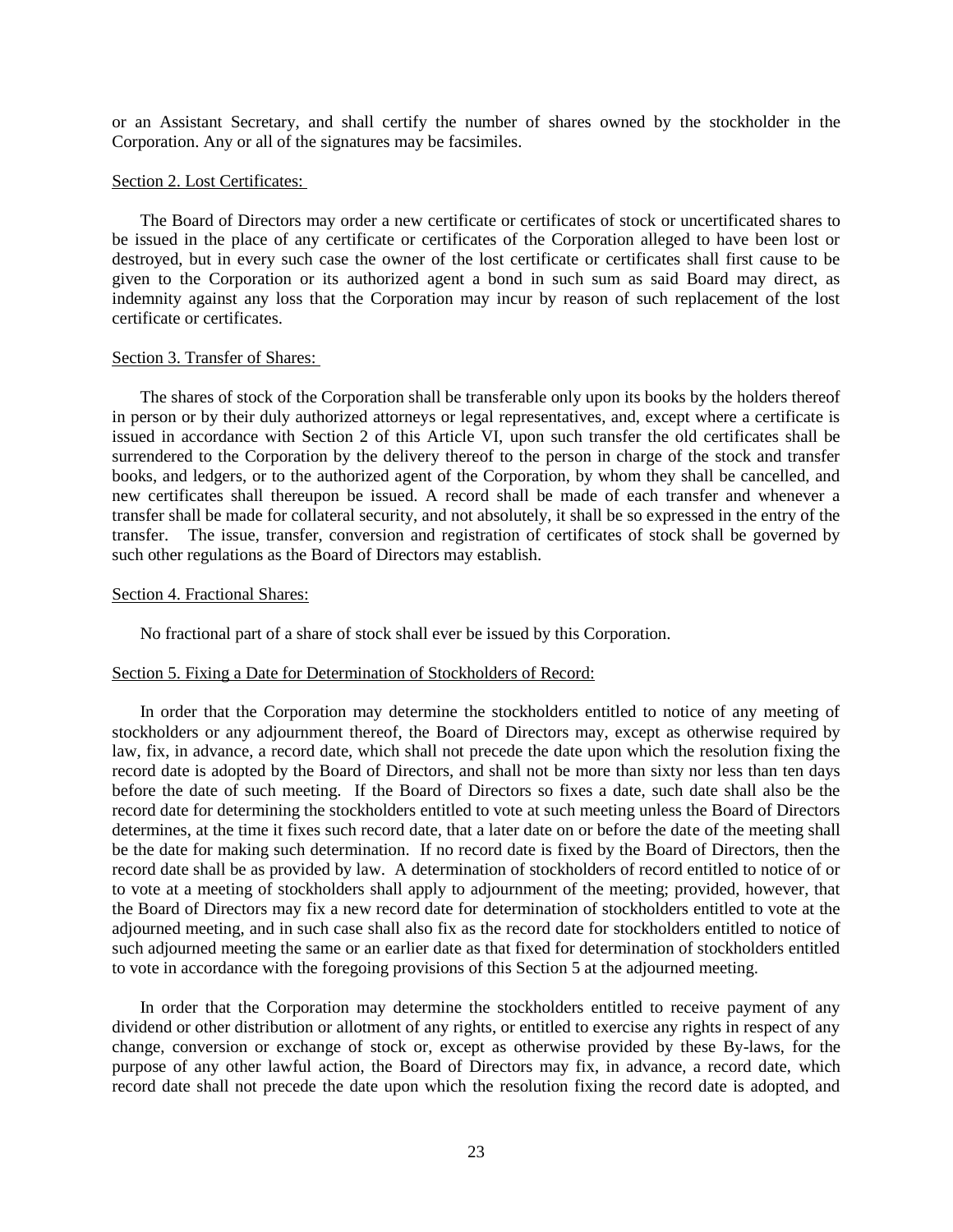which shall not be more than sixty days prior to such action. If no record date is fixed by the Board of Directors, then the record date shall be as provided by law.

### Section 6. Dividends:

Subject to the provisions of the Certificate of Incorporation (including, for the avoidance of doubt, any Certificate of Designations, Preferences & Rights), the Board of Directors may, out of funds legally available therefore at any regular or special meeting, declare dividends upon the capital stock of the Corporation as and when they deem expedient. Before declaring any dividend there may be set apart out of any fund of the Corporation available for dividends, such sum or sums as the directors from time to time in their discretion deem conducive to the interests of the Corporation.

### Section 7. Seal:

The corporate seal shall consist of two concentric circles between which shall be the words "GLOBE LIFE INC. DELAWARE" with the words "CORPORATE SEAL" in the center.

### Section 8. Fiscal Year:

The Fiscal year of the Corporation shall be determined by resolution of the Board of Directors.

### Section 9. Notice and Waiver of Notice:

Whenever any notice is required by these By-laws to be given, personal notice is not meant unless expressly so stated, and any notice so required shall be deemed to be sufficient if given by depositing the same in the United States mail, postage prepaid, addressed to the person entitled thereto at his address as it appears on the records of the Corporation, and such notice shall be deemed to have been given on the date of such mailing. Stockholders not entitled to vote shall not be entitled to receive notice of any meetings except as otherwise required by law.

Any notice of a meeting required to be given under the provisions of any law, or under the provisions of the Certificate of Incorporation of the Corporation or these By-laws, may be waived in writing, either before or after such meeting, and, to the extent permitted by law, will be waived by a person by his attendance thereat, in person or by proxy. Any person so waiving notice of such meeting shall be bound by the proceedings of any such meeting in all respects as if due notice thereof had been given. Neither the business nor the purpose of any meeting need be specified in such a waiver.

Without limiting the manner by which notice otherwise may be given effectively to stockholders, any notice to stockholders given by the Corporation under any provision of the Delaware General Corporation Law, the Certificate of Incorporation, or these By-laws shall be effective if given by a form of electronic transmission consented to by the stockholder to whom the notice is given. Any such consent shall be revocable by the stockholder by written notice to the Corporation. Notice given pursuant to this Article VI, Section 9 shall be deemed given: (i) if by facsimile telecommunication, when directed to a number at which the stockholder has consented to receive notice; (ii) if by electronic mail, when directed to an electronic mail address at which the stockholder has consented to receive notice; (iii) if by a posting on an electronic network together with separate notice to the stockholder of such specific posting, upon the later of (A) such posting and (B) the giving of such separate notice; and (iv) if by any other form of electronic transmission, when directed to the stockholder.